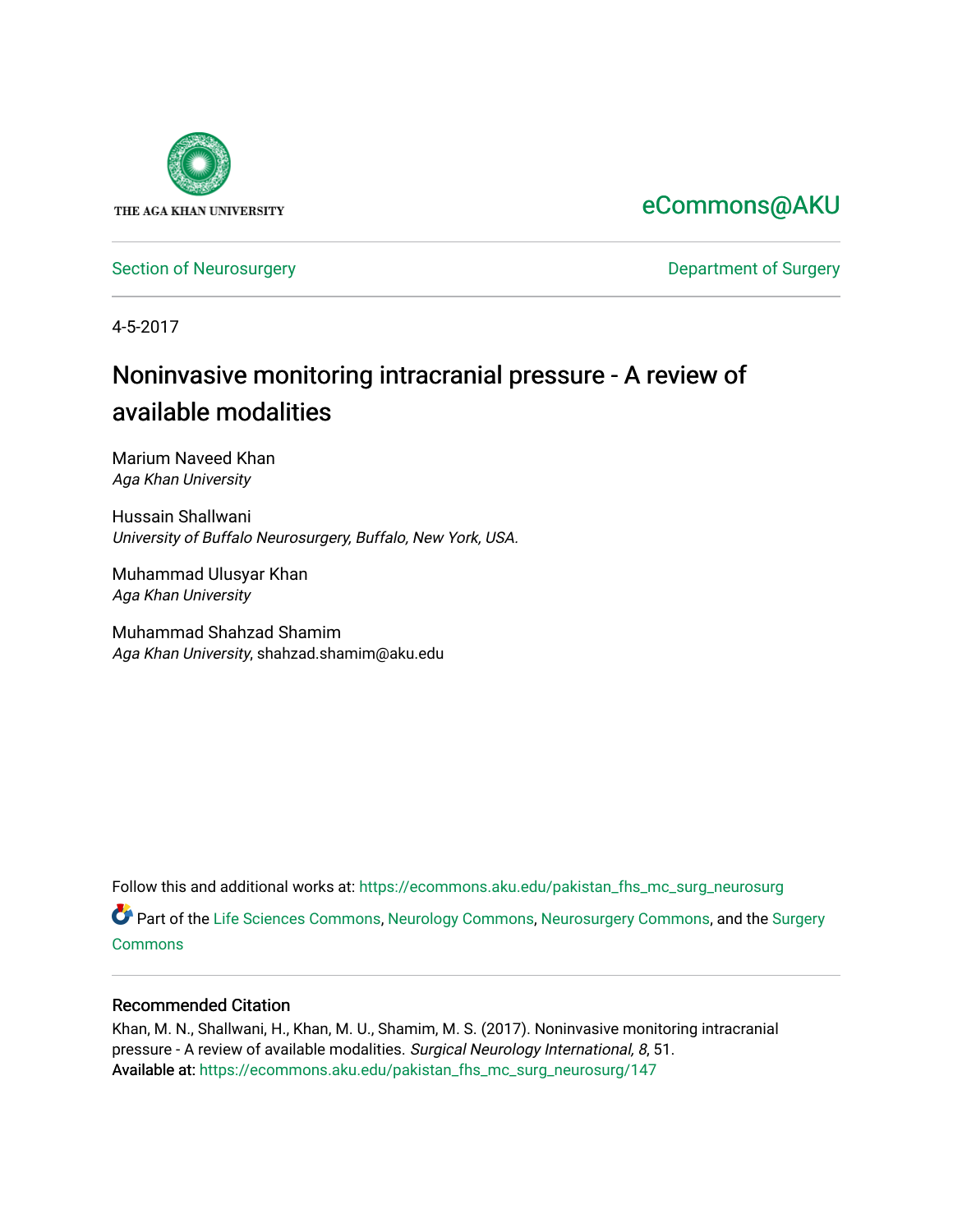AN OPEN ACCESS, INTERNATIONAL JOURNAL OF NEUROSURGERY AND NEUROSCIENCES



Home | Browse articles | Instructions | Submit articles

Surg Neurol Int. 2017; 8: 51. Published online 2017 Apr 5. doi: [10.4103/sni.sni\\_403\\_16](https://dx.doi.org/10.4103%2Fsni.sni_403_16) PMCID: PMC5402331 PMID: [28480113](https://www.ncbi.nlm.nih.gov/pubmed/28480113)

# Noninvasive monitoring intracranial pressure – A review of available modalities

<u>Marium [Naveed](https://www.ncbi.nlm.nih.gov/pubmed/?term=Khan%20MN%5BAuthor%5D&cauthor=true&cauthor_uid=28480113) Khan, Hussain [Shallwani,](https://www.ncbi.nlm.nih.gov/pubmed/?term=Shallwani%20H%5BAuthor%5D&cauthor=true&cauthor_uid=28480113)<sup>1</sup> [Muhammad](https://www.ncbi.nlm.nih.gov/pubmed/?term=Shamim%20MS%5BAuthor%5D&cauthor=true&cauthor_uid=28480113) Ulusyar Khan,<sup>2</sup> and <u>Muhammad Shahzad Shamim</u><sup>3,\*</sup></u>

Aga Khan University, Aga Khan University Hospital, Karachi, Pakistan

<sup>1</sup> Endovascular Research Fellow, University of Buffalo Neurosurgery, Buffalo, New York, USA

2<br>PDivision of Biological and Biomedical Sciences, Aga Khan University Hospital, Karachi, Pakistan

 $^3$ Division of Neurosurgery, Aga Khan University Hospital, Karachi, Pakistan

Marium Naveed Khan: [marium.naveed@hotmail.com](mailto:dev@null); Hussain Shallwani: [hshallwani@ubns.com](mailto:dev@null); Muhammad Ulusyar Khan:

[muhammd.ulusyar@gmail.com;](mailto:dev@null) Muhammad Shahzad Shamim: [shahzad.shamim@aku.edu](mailto:dev@null)

Corresponding author \*

Received 2016 Oct 12; Accepted 2017 Jan 26.

[Copyright](https://www.ncbi.nlm.nih.gov/pmc/about/copyright/) : © 2017 Surgical Neurology International

This is an open access article distributed under the terms of the Creative Commons Attribution-NonCommercial-ShareAlike 3.0 License, which allows others to remix, tweak, and build upon the work non-commercially, as long as the author is credited and the new creations are licensed under the identical terms.

This article has been [cited](https://www.ncbi.nlm.nih.gov/pmc/articles/PMC5402331/citedby/) by other articles in PMC.

**Abstract** 

### Background:

Intracranial pressure (ICP) monitoring is important in many neurosurgical and neurological patients. The gold standard for monitoring ICP, however, is via an invasive procedure resulting in the placement of an intraventricular catheter, which is associated with many risks. Several noninvasive ICP monitoring techniques have been examined with the hope to replace the invasive techniques. The goal of this paper is to provide an overview of all modalities that have been used for noninvasive ICP monitoring to date.

### Methods:

A thorough literature search was conducted on PubMed, selected articles were reviewed in completion, and pertinent data was included in the review.

## Results:

A total of 94 publications were reviewed, and we found that over the past few decades clinicians have attempted to use a number of modalities to monitor ICP noninvasively.

## Conclusion:

Although the intraventricular catheter remains the gold standard for monitoring ICP, several noninvasive modalities that can be used in settings when invasive monitoring is not possible are also

Go to:

Go to:

# Go to:

Go to:

Go to: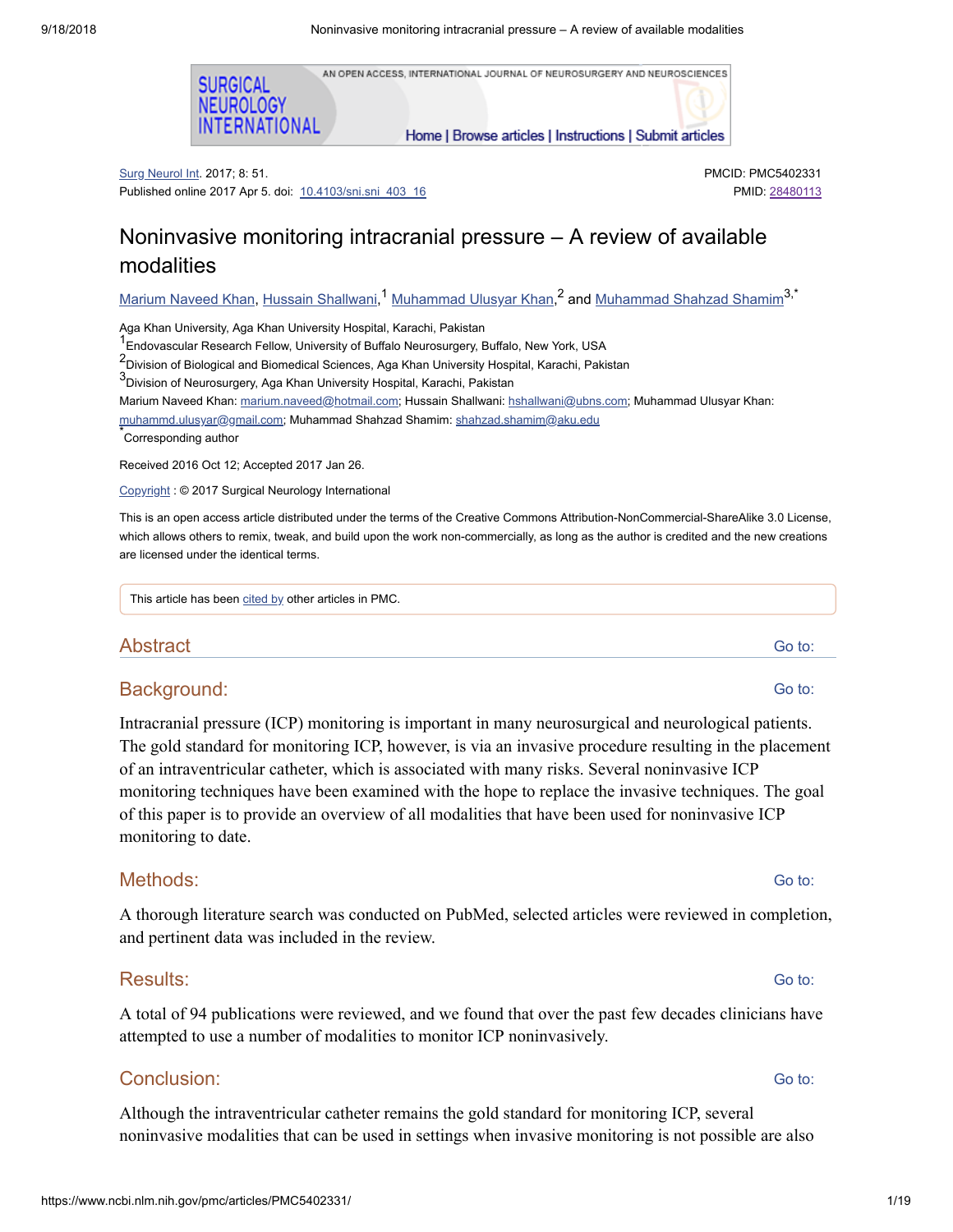available. In our opinion, measurement of optic nerve sheath diameter and pupillometry are the two modalities which may prove to be valid options for centers not performing invasive ICP monitoring.

**Keywords:** Intracranial pressure, intracranial pressure monitoring, noninvasive

## INTRODUCTION

Go to:

Intracranial pressure (ICP) is defined as the pressure inside the skull, and therefore, the pressure inside the brain tissue and the cerebrospinal fluid (CSF). The relationship between CSF and intracranial blood volumes is described by the Monroe Kellie doctrine; because the brain is incompressible, when the skull is intact, the sum of the volumes of brain, CSF, and intracranial blood is constant.[\[57](#page-17-0)[,64](#page-17-1)] Normal ICP is usually considered to be 5–15 mmHg in a healthy supine adult, 3–7 mmHg in children, and 1.5– 6 mmHg in infants.[\[34](#page-15-0)[,35](#page-15-1)[,64](#page-17-1)] ICP >20 mmHg is considered to be elevated, and this is considered an important cause of secondary injury leading to irreversible brain injury and death.[\[49](#page-16-0)[,64](#page-17-1)] ICP monitoring is used in a number of conditions; traumatic brain injury, intracerebral hemorrhage, subarachnoid hemorrhage, hydrocephalus, malignant infarction, cerebral edema, CNS infections, hepatic encephalopathy, to name a few, and in all of these conditions ICP monitoring in the light of other parameters can influence management for better outcomes.[\[49](#page-16-0),[64](#page-17-1),[76\]](#page-18-0)

There are several conditions where it is important to monitor ICP, as even minor fluctuations may require a change in management. The gold standard for monitoring ICP is an intraventricular catheter connected to an external pressure transducer; the catheter is placed into one of the ventricles through a burr hole.[\[49](#page-16-0)[,64](#page-17-1)[,76](#page-18-0)] The catheter can also be used for therapeutic CSF drainage and for administration of drugs.[[49\]](#page-16-0) Even though it remains an accurate and cost-effective method of ICP monitoring, it is associated with a number of complications. These include risk of infection, hemorrhage, obstruction, difficulty in placement, malposition, etc.[[49,](#page-16-0)[64\]](#page-17-1) Other invasive modalities for ICP monitoring, all of which entail the same complications as intraventricular catheter insertion, include intraparenchymal monitors, subdural, and epidural devices, as well as lumbar puncture measurements.[[49\]](#page-16-0)

Due to the number of complications associated with invasive ICP monitoring, researchers and clinicians have been trying to develop a reliable noninvasive modality for ICP monitoring. From the use of the Fontogram in the 1970s, to the ongoing experiments on acoustoelasticity effects on ICP, there is still no noninvasive ICP monitoring modality available to replace the invasive techniques.

The aim of this review is to combine a thorough search of all the available noninvasive modalities that have been used to monitor ICP, and to evaluate the feasibility and usefulness of these modalities based on existing literature.

# MATERIALS AND METHODS

Go to:

A comprehensive literature search for this review was conducted on PubMed. The search was conducted from November 2014 through to February 2015, and there were no limitations on date, type, or language of the publication. The first search was conducted using the term "non invasive intracranial pressure monitoring," followed by combination of terms ("intracranial pressure"/"ICP" OR "intracranial pressure monitoring"/"ICP monitoring") AND ("non-invasive" OR "noninvasive"). These searches provided us with a total of 216 titles. The titles and abstracts were reviewed and 91 publications were selected, based on relevance to our research title, to be reviewed in detail. After reviewing these articles, a list of the noninvasive modalities available to monitor ICP was made, as shown in [Table](https://www.ncbi.nlm.nih.gov/pmc/articles/PMC5402331/table/T1/) 1, which also includes the final number of articles reviewed for each modality.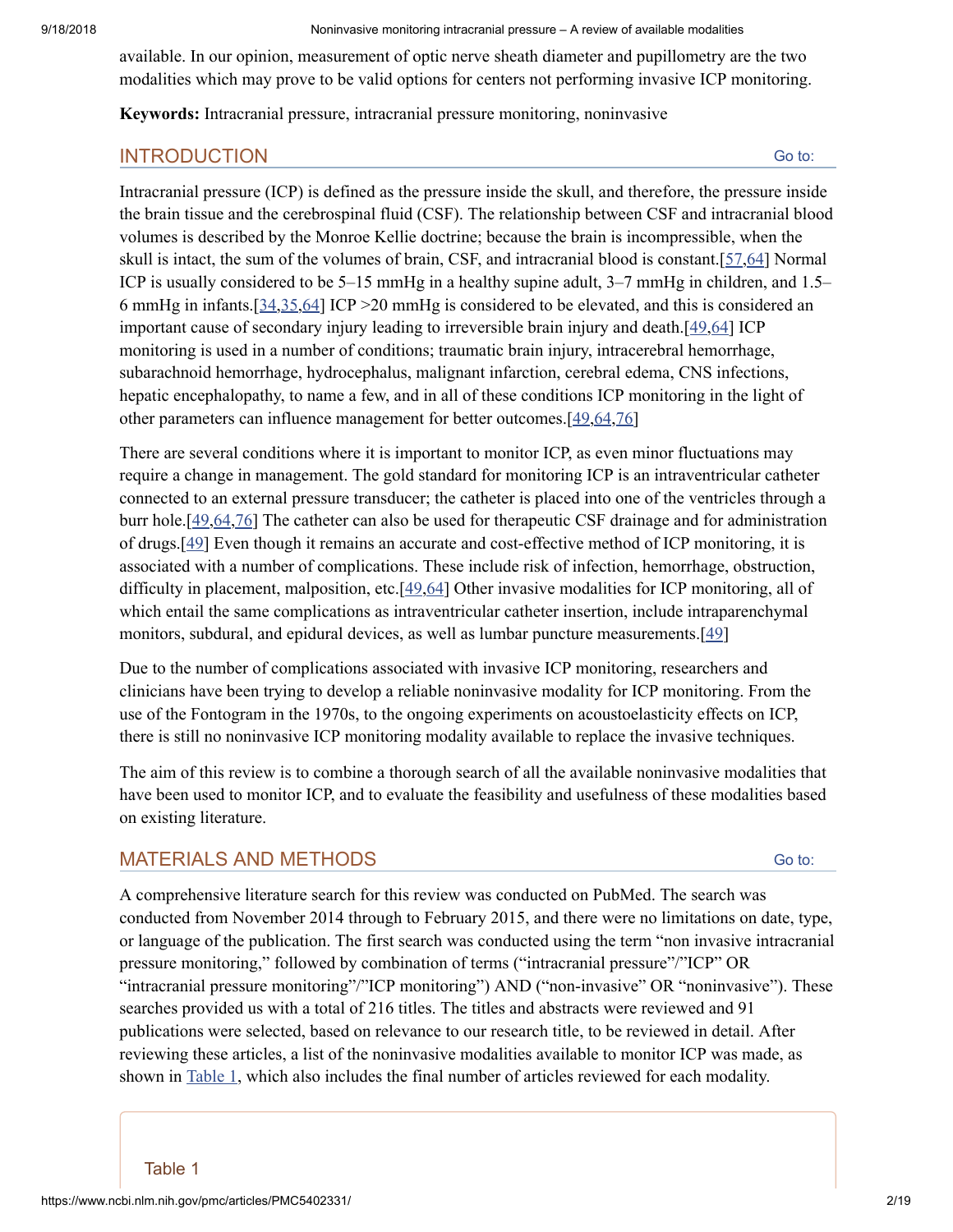List of modalities and the number of articles reviewed for each

| <b>Modality</b>                                 | <b>Number of Articles</b> |
|-------------------------------------------------|---------------------------|
| <b>Anterior Fontanelle Pressure</b>             | 8                         |
| <b>Skull Elasticity</b>                         |                           |
| Tympanic Membrane Displacement                  | 2                         |
| <b>Tissue Resonance Analysis</b>                |                           |
| <b>Transcranial Doppler</b>                     | 8                         |
| Acoustoelasticity                               | 3                         |
| Venous Ophthalmodynamometry                     | 3                         |
| Optic Nerve Sheath Diameter                     | 6                         |
| <b>Distortion-Product Otoacoustic Emissions</b> | 12                        |
| Magnetic Resonance Imaging                      | 57                        |
| Computed Topography                             | 33                        |
| Electroencephalography                          | 13                        |
| Ophthalmoscopy                                  | 7                         |
| Pupillometry                                    | 4                         |
| Near Infrared Spectroscopy                      | 2                         |
|                                                 | 196                       |

Open in a [separate](https://www.ncbi.nlm.nih.gov/pmc/articles/PMC5402331/table/T1/?report=objectonly) window

The search was then modified to include combinations of "ICP monitoring" or "noninvasive ICP monitoring" AND "anterior fontanelle pressure," "CT," "CT scan," "MRI," "optic nerve sheath diameter," "venous ophthalmodynamometry," "skull elasticity," "tissue resonance analysis," "distortion product otoacoustic emissions," "DPOAE," "otoacoustic emissions," "EEG,"

"electroencephalography," "optic disc evaluation," "ophthalmoscopy," "papilledema," "fundoscopy," "pupillometry," "neurological pupil index," and "near infrared spectroscopy."

The total number of titles and abstracts reviewed after these searches was 5104, not accounting for overlap present in the searches. A total of 196 publications were selected and thoroughly reviewed and read in completion. Our article included relevant data from a total of 94 publications. The length of this paper prevented us from including the role of CT and MRI in monitoring ICP. [Figure](https://www.ncbi.nlm.nih.gov/pmc/articles/PMC5402331/figure/F1/) 1 shows the methodology of selection.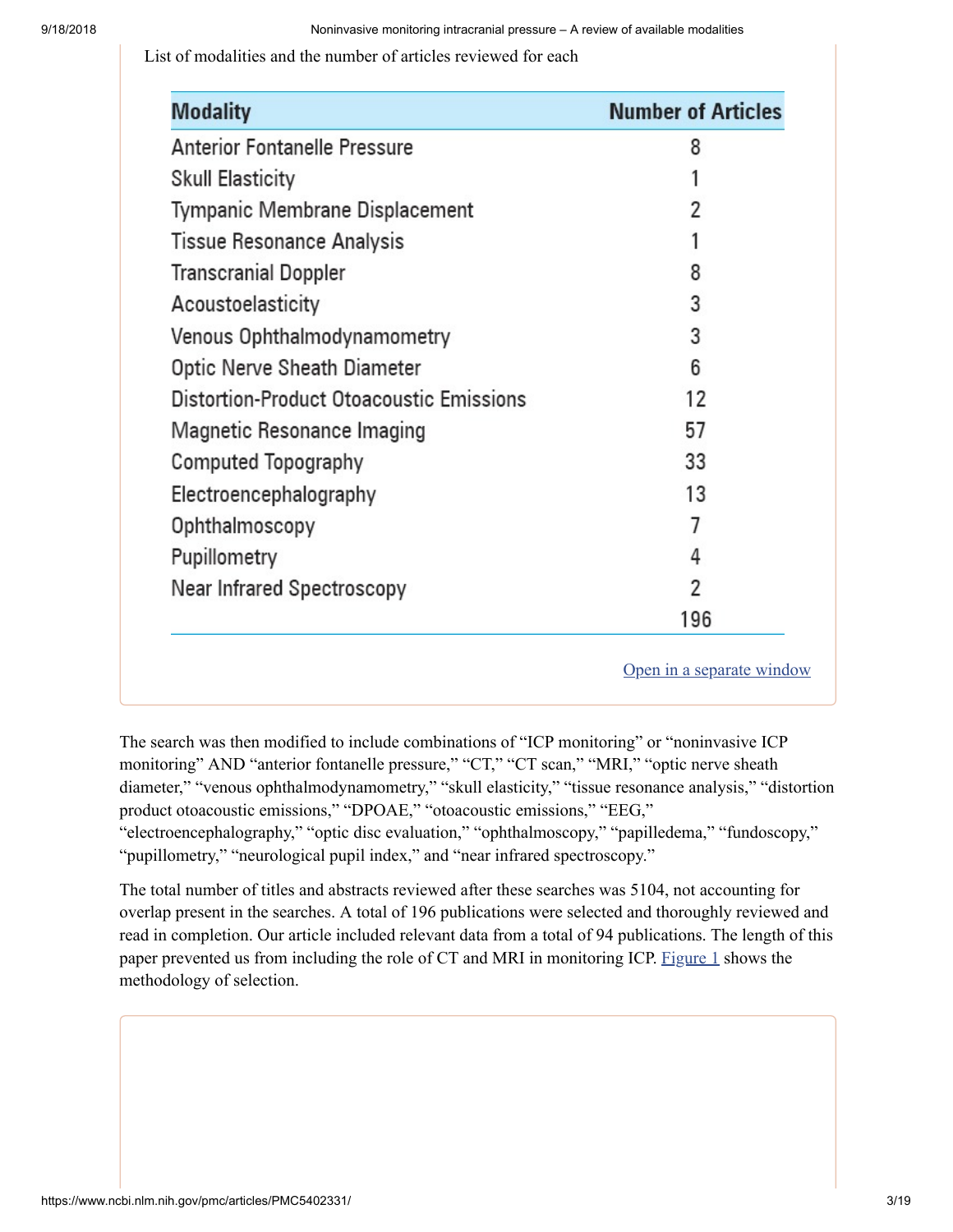

## Noninvasive intracranial pressure monitoring modalities

Anterior fontanelle pressure monitoring The anterior fontanelle of the human infant is open, making it an available site to measure ICP in an infant. Many studies were conducted in the 1970s and 1980s to investigate the correlation between pressure application on the anterior fontanelle and the ICP.  $[14,41,73,84]$  $[14,41,73,84]$  $[14,41,73,84]$  $[14,41,73,84]$  $[14,41,73,84]$  $[14,41,73,84]$  In all of these studies, however, fixation of the device was a major issue. The methods used to fix or stabilize the device could cause deviations in the measured ICP, and interuser application force also caused variations in ICP measurements.[[60\]](#page-17-3) In light of these problems, the use of a device known as the Rotterdam teletransducer proved to be a suitable alternative.[\[20](#page-14-1)]

On the same lines, Salmon *et al*.[[73](#page-17-2)] studied the use of an applanation transducer (called the fontogram). Laboratory and clinical studies were carried out, and it was found that the pressures recorded by the fontogram corresponded to direct measurements of ICP through an invasive catheter; the correlation coefficient was 0.98 and *P* value <0.001, indicating a very good correlation. It was concluded that it was accurate to use fontanelle pressure and ICP interchangeably.

Vidyasagar *et al*.[\[84](#page-18-1)] investigated the value of measuring the anterior fontanelle pressure (AFP) in assessing ICP using the Ladd Intracranial Pressure Monitoring Device (Model 1700). The device had three components: (a) a transducer with a pressure sensitive membrane with a mirror on its surface, (b) a light transmitting ICP monitor, and (c) a pen recorder.[ $84$ ] It worked on the principle that, when there is pressure on the transducer, the mirror tilts and light is reflected unevenly to the ICP monitor; the monitor then works to equalize the pressure to bring the mirror back to its original position.[\[84](#page-18-1)] Using this principle, Vidyasagar *et al*.[[84](#page-18-1)] placed the transducer over the anterior fontanelle to assess ICP changes. They stated that there is a significant correlation of CSF pressure with AFP (correlation coefficient =  $0.95, P \le 0.01$ ), indicating that the AFP was representative of ICP.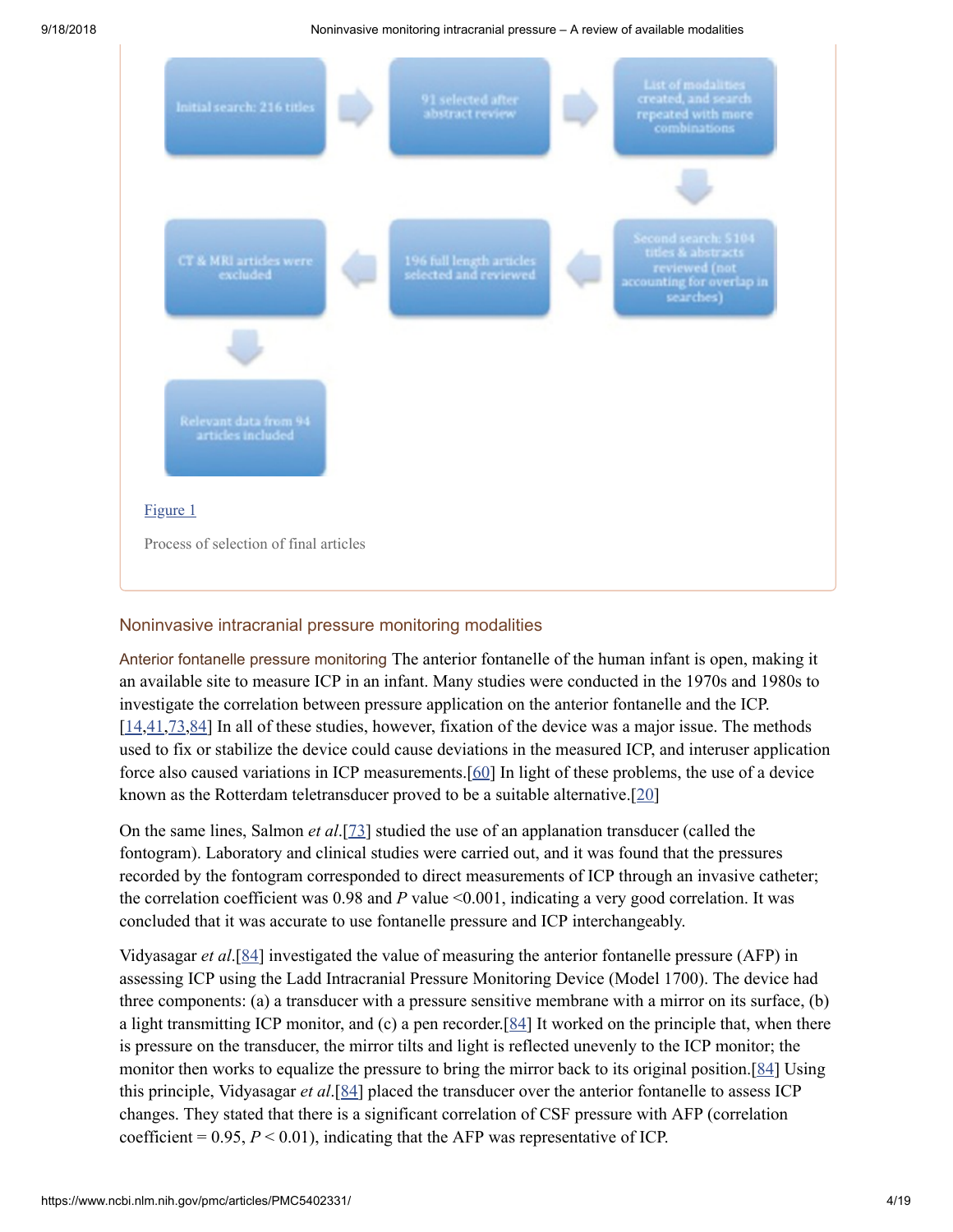Horbar *et al*.[[41\]](#page-16-1) also studied the effect of Ladd sensor application force on ICP measurements in infants. The Ladd M1000 ICP monitor was placed over the infant's fontanelle and then investigated by placing a device that applied a known force to the sensor. The monitor readings were shown to vary with the application force for each subject, and it was concluded that readings obtained depended on the force with which the sensor is applied to the anterior fontanelle, indicating that there could be interuser variability.

Later, Bunegin *et al*.[\[14](#page-14-0)] developed a pneumoelectronic switch to also measure the ICP through the anterior fontanelle. Studies were conducted using a newly developed infant cranial model, and subsequently healthy infants, using the Bunegin-Ablin pneumoelectronic switch as the pressure sensor. External pressure application would cause the switch to close, activating the pneumatic system, creating internal pressurization until internal and external pressures are balanced, and the balance pressure was displayed on a monitor. ICP was also measured using an indwelling ventricular catheter. The investigations concluded that the new AFP monitor was able to achieve a highly significant correlation ( $r = 0.962$ , confidence level  $>95\%$ ) between AFP and ICP.

A more popular method to measure AFP was via the Rotterdam teletransducer (RTT). The RTT is an implantable telemetric device that was introduced by De Jong *et al*. in 1979 to measure epidural pressure.[\[19](#page-14-2)] It was proposed that, in infants, because the anterior fontanelle is open, the skin above the fontanelle was the main difference between measuring epidural pressure and measuring AFP, and thus, the RTT could be used as a noninvasive device.  $[20, 60]$  $[20, 60]$  A special lightweight perspex skull adapter was designed for a controlled depth setting to account for any surface tension.[\[62\]](#page-17-4) The transducer was fitted in the adapter, and a soft silicon fixation frame was used to place the device on the child's head. Once the device was fixed, the child could move around freely without affecting the AFP measurements. $[62]$ Pressure depth curves (PDC) were produced and the ICP levels were determined from the plateaus; an average of at least three PDC plateaus was needed to determine the ICP level and to eliminate any interobserver variations.[[60](#page-17-3)] From November 1982 till March 1988, Overweg-Plandsoen *et al*.[\[60](#page-17-3)] performed AFP measurements using the RTT in 141 patients. AFP measurements via the RTT were compared to IC*P* values obtained via lumbar puncture in 13 of these patients.[\[60](#page-17-3)] They found that the difference was less than 1 mmHg, and stated that the difference is not significant as 1 mmHg is an acceptable measurement error. $[60]$  $[60]$  They concluded that reliable, continuous, noninvasive ICP monitoring in infants was possible with the RTT placed in the adapter.

We could neither find any current use of the RTT in monitoring ICP in infants nor any of the other devices for AFP measurements. Moreover, in 2007, Wiegand *et al*.[[91\]](#page-19-0) reviewed current methods of measuring ICP in infants and stated that it could not be measured by noninvasive modalities.

Skull elasticity Attempts have been made to derive ICP from the mechanical properties of the skull bones. This is based on the hypothesis that, because the skull is not completely rigid, changes in ICP result in a small, but measurable, expansion of the skull.

In 1985, Pitlyk *et al*.[[61\]](#page-17-5) devised a noninvasive instrument for measuring skull diameter changes with changes in ICP and tested it on cadavers and dogs. Their study concluded in sufficiently high instrument sensitivity, suggesting that the device should be used in studies for clinical evaluation. However, we could not find any studies that were conducted to assess the use of the device for clinical evaluation.

In 2009, Yue and Wang[\[93](#page-19-1)] studied the deformation of the skull bones as a result of changing ICP by placing strain foils on the parietal surface. The ICP variations were then recorded via the strain foils. Their results showed that the human skulls were deformed by changes in the ICP, and that the strains of the skull coincided with ICP variation. Even though these studies show a positive correlation between skull elasticity and ICP, no methods of monitoring ICP through studying the elasticity of the skull, to our knowledge, have been verified so far.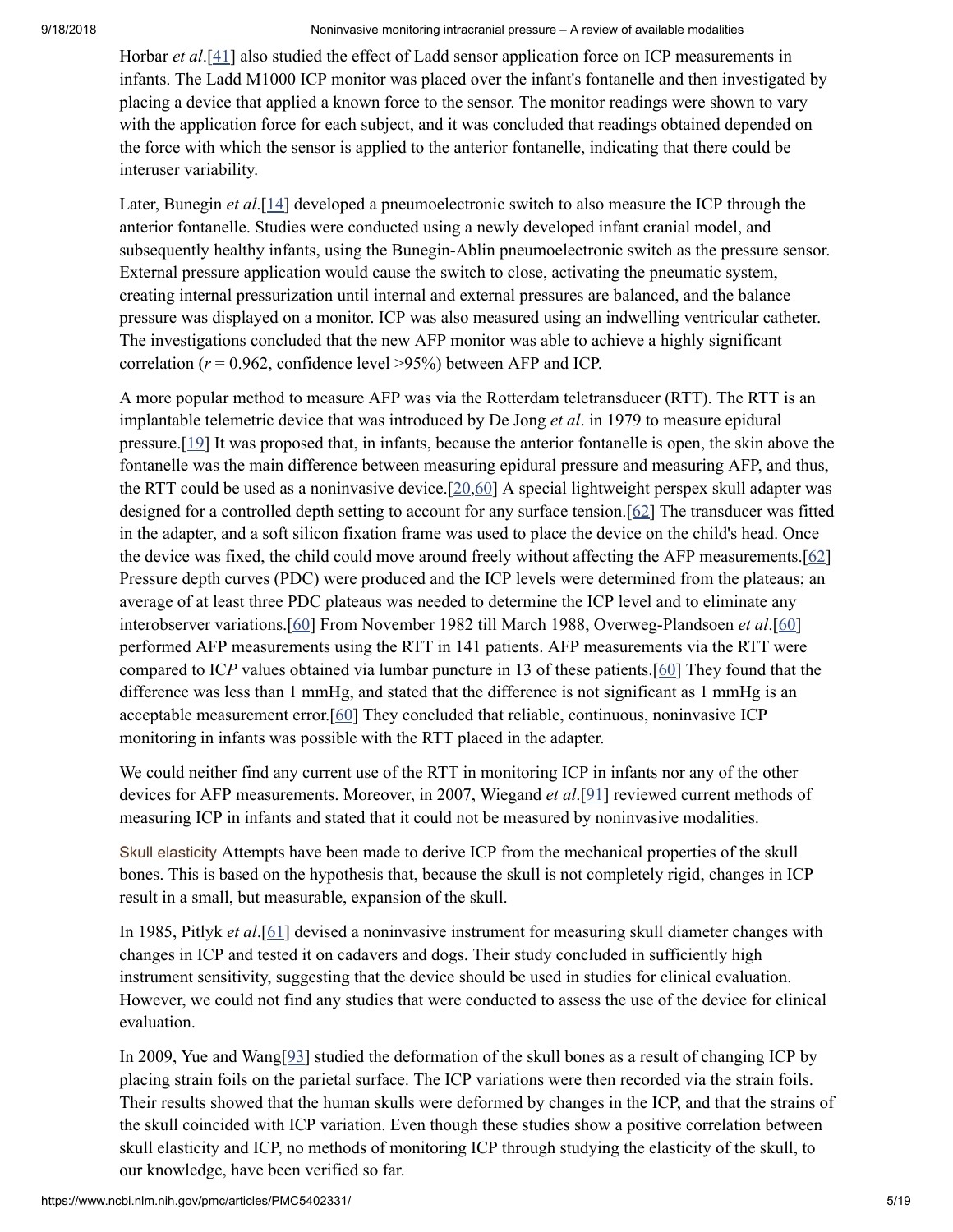Optic nerve sheath diameter The optic nerve sheath, which is continuous with the dura matter of the brain, is surrounded by the subarachnoid space containing CSF.[\[42](#page-16-2)] Therefore, when there is an increase in the pressure of the CSF, the sheath can expand.[\[31](#page-15-2)] In 1964, Hayreh *et al*.[\[39\]](#page-15-3) showed that, due to the communication of the subarachnoid space with the intracranial cavity, changes in CSF pressure could be transmitted along the optic nerve. The optic nerve sheath diameter (ONSD) expansion can be compared to papilledema (edema of the optic disc), but unlike papilledema, ONSD expansion occurs within seconds of an acute rise of ICP.[[31](#page-15-2)]

On this basis, ocular sonography has been used to measure the changes in ONSD to detect raised ICP, and it has been clinically shown that millimetric increases in the sonographic ONSD corresponds to increased ICP.[[31\]](#page-15-2) Several studies have been conducted to demonstrate the relationship between ONSD and increased ICP. Most studies encouraged the clinical use of sonography for ONSD in the detection of steady changes in ICP, and for screening purposes, but do not consider it as a replacement for invasive ICP monitoring.[\[31](#page-15-2)[,43](#page-16-3),[44](#page-16-4),[48,](#page-16-5)[49](#page-16-0)[,64\]](#page-17-1)

Recent studies have shown that an increase of the ONSD in an estimated range between 4.5 and 5.5 mm is associated with an increased ICP  $(>20 \text{ mmHg})$ . [\[4](#page-13-0),[31,](#page-15-2)[32](#page-15-4)[,44,](#page-16-4)[48](#page-16-5)[,49](#page-16-0)[,56](#page-16-6),[68](#page-17-6),[77,](#page-18-2)[78,](#page-18-3)[81\]](#page-18-4) The largest of these studies to date was conducted by Rajajee *et al*.[[67\]](#page-17-7) Their study included 65 patients on whom a total of 536 ONSD measurements were performed. They concluded that an ONSD of >4.8 mm corresponded to an ICP >20 mmHg with a sensitivity of 96% and a specificity of 94%.[\[67](#page-17-7)] Another study, however, concluded that sonographic ONSD measurements were not reliable to monitor ICP due to poor accuracy and correlation on the basis of 36% sensitivity and 38% specificity.[[80\]](#page-18-5)

Sonographic ONSD measurement is a quick, efficient, and easy to learn modality for the monitoring increased ICP. However, it is important to mention the limitations associated with the measurement of the ONSD as well. Several conditions, including tumors, inflammation, sarcoidosis, and Grave's disease can possibly affect the ONSD, and it is impossible to measure ONSD in those patients with lesions of the orbit or of the optic nerve.[[64\]](#page-17-1) In conclusion, even though ONSD measurement cannot replace invasive ICP monitoring, it can differentiate between normal and raised ICP. Therefore, it can potentially be used for screening purposes when invasive modalities are unavailable.[[64](#page-17-1)]

Venous ophthalmodynamometry The central retinal vein (CRV) passes through the optic nerve, which as described before is surrounded by CSF, resulting in both the optic nerve and the CRV to be affected by changes in ICP. Therefore, the pressure within the CRV must be as high or higher than the ICP.[\[26](#page-15-5)]

In 1925, Baurmann [\[5\]](#page-13-1) was the first to suggest that the pressure of the CRV was dependent on the ICP, and variations could be monitored by the pulsations of the CRV. When the CRV collapses, it indicates that IOP >CRV pressure, when it pulsates IOP  $\approx$  CRV pressure, and when it is clearly visible and there are no pulsations CRV pressure >IOP.[\[27](#page-15-6)]

Baurmann[[5](#page-13-1)] suggested recording the CRV pressure to monitor ICP. In 2000, Firshing *et al*.[[27\]](#page-15-6) stated that his idea had not as yet been verified, and they performed a study to examine the use of venous ophthalmodynamometry in monitoring ICP noninvasively. In their study, CRV pressure of 22 patients was correlated with their ICP (which was invasively monitored). They found a high correlation ( $r =$ 0.983, *P* < 0.001), and concluded that ophthalmodynamometry could be used for momentary assessment of ICP but not for continuous assessment.

Querfurth *et al*.[\[63](#page-17-8)] using a novel digital and portable ophthalmometer measured the venous outflow pressure (VOP) of the CRV in 6 intensive care patients and correlated it with invasive ICP readings. They found that as the ICP increased so did the VOP, the relationship was linear  $(r = 0.83, P < 0.001)$ . [\[63](#page-17-8)]

In 2011 Firsching *et al*.[[26\]](#page-15-5) recorded the CRV pressure in 102 patients who also had simultaneous invasive ICP monitoring. They used an "ODM Saugnapf Dynamometer" to increase ocular pressure in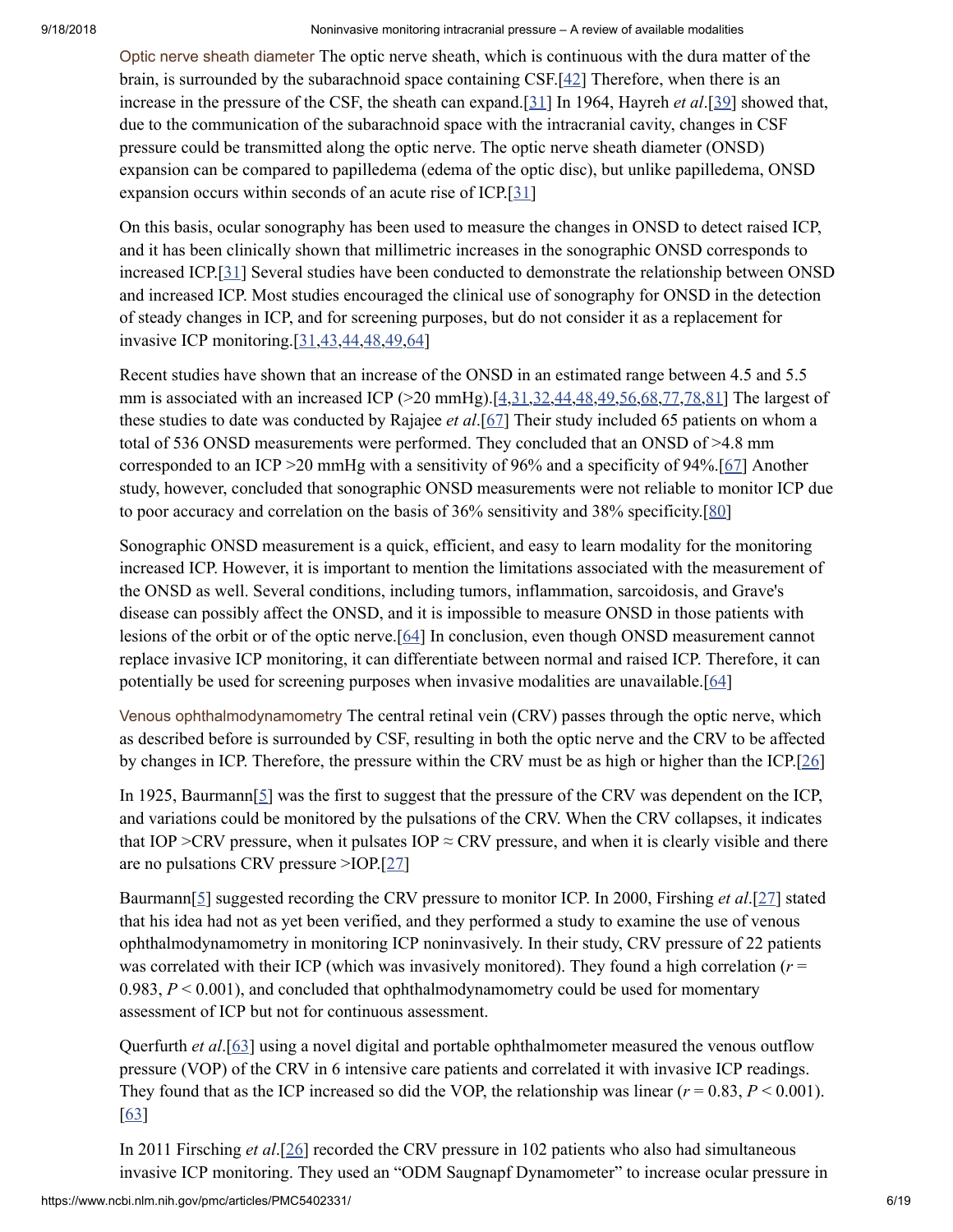a stepwise manner until the CRV collapsed. The use of a conversion chart helped determine the actual pressure at which the vein collapsed, this pressure was considered equal to the CRV pressure (VOP). These pressure values were then correlated with IC*P* values. A significant association was found between ICP and VOP ( $P < 0.001$  and  $r = 0.69$ ). VOP >30 mmHg indicated ICP >15 mmHg with a probability of 84.2%, and VOP  $\leq$ 30 mmHg indicated ICP  $\leq$ 15 mmHg with a probability of 92.8%. The study had a sensitivity of 72.7% and specificity of 96.2%. The author's concluded that venous ophthalmodynamometry is a valuable method to assess ICP noninvasively, however, it would not replace invasive procedures as it is not helpful for continuous ICP monitoring.[[26](#page-15-5)]

Like other ophthalmological techniques of monitoring ICP, venous ophthalmodynamometry is a valuable technique to use for screening patients suspected to have increased ICP before carrying out an invasive technique. The method cannot replace invasive techniques, although may be used as a followup investigation in some patients.[\[26,](#page-15-5)[27](#page-15-6)]

Tympanic membrane displacement Tympanic membrane displacement (TMD) was the first audiologic method studied to monitor ICP noninvasively.[[49\]](#page-16-0) The TMD is measured in response to sound stimulation (acoustic reflex).[\[53](#page-16-7)] The stimulation results in the contraction of the stapedius muscle, resulting in the movement of the stapes. Due to the close relationship between the stapes and the oval window, cochlear fluid pressures, and therefore ICP, determine the position of the stapes. Thus, pressure changes result in movement of the stapes and the displacement of the tympanic membrane. In 1990, Reid *et al*.[\[69](#page-17-9)] compared TMD values with invasive IC*P* values. They investigated the effect of changes in ICP with TMD in 58 patients, and found differences in the TMD between patients with raised and normal ICP. They concluded that although an absolute IC*P* value could not be obtained by this method, TMD is useful in assessing raised or normal ICP.

Samuel *et al*.[[74\]](#page-18-6) prospectively studied the accuracy and repeatability of the TMD test in evaluating the ICP in 8 children with shunted hydrocephalus. They found that the TMD test had a sensitivity of 83% and specificity of 100%, a positive predictive value of 100%, and a negative predictive value of 29%. Their results led them to the conclusion that the TMD test could be used as an investigative tool regularly in the assessment of such patients, thereby reducing the need for invasive monitoring of the ICP.[\[74](#page-18-6)]

Stettin *et al*.[\[79\]](#page-18-7) investigated whether measuring infrasonic emissions from the tympanic membrane could monitor ICP in 31 individuals (17 patients, 14 healthy). Invasive ICP monitoring was indicated in all patients and was done so with implanted pressure sensors. An increase in ICP was stimulated by postural changes using a tilting table.[\[79\]](#page-18-7) The infrasonic emissions were measured by recording the TMD using a probe placed in the external auditory meatus in an airtight manner.[\[30](#page-15-7)] It was observed that the stimulated changes in ICP were detected in waveforms both noninvasively and invasively. Absolute values of the ICP, however, could not be established. Stettin *et al*.,[[79\]](#page-18-7) therefore, concluded that infrasonic emissions could be suitable both as a screening tool and for continuous ICP monitoring. They also suggested that a possible approach for establishing absolute IC*P* values could be done by creating a computer software that could evaluate the waveforms and peaks.[[79](#page-18-7)]

A recent review article[[49\]](#page-16-0) suggested that, if a baseline ICP has been established, then repeated TMD measurements could be used to find a change in the ICP. There are, however, certain limitations to the TMD test. Three essential criteria are required to perform a TMD test; patent cochlear aqueduct, normal middle ear pressure, and intact stapedial reflex.[\[74](#page-18-6)]

Tissue resonance analysis In 2002, Michaeli *et al*.[[55\]](#page-16-8) studied the use of tissue resonance analysis (TRA) on noninvasive intracranial pressure. Their study was done on the basis of mechanical tissue vibration, which allowed them to get several resonance peaks. With each heartbeat, the vibratory and mechanical resonance of each organ and tissue vary.[\[55](#page-16-8)] It was found that ICP was dependent on the value of a dominant secondary resonance level of the brain tissue. The third ventricle was used as an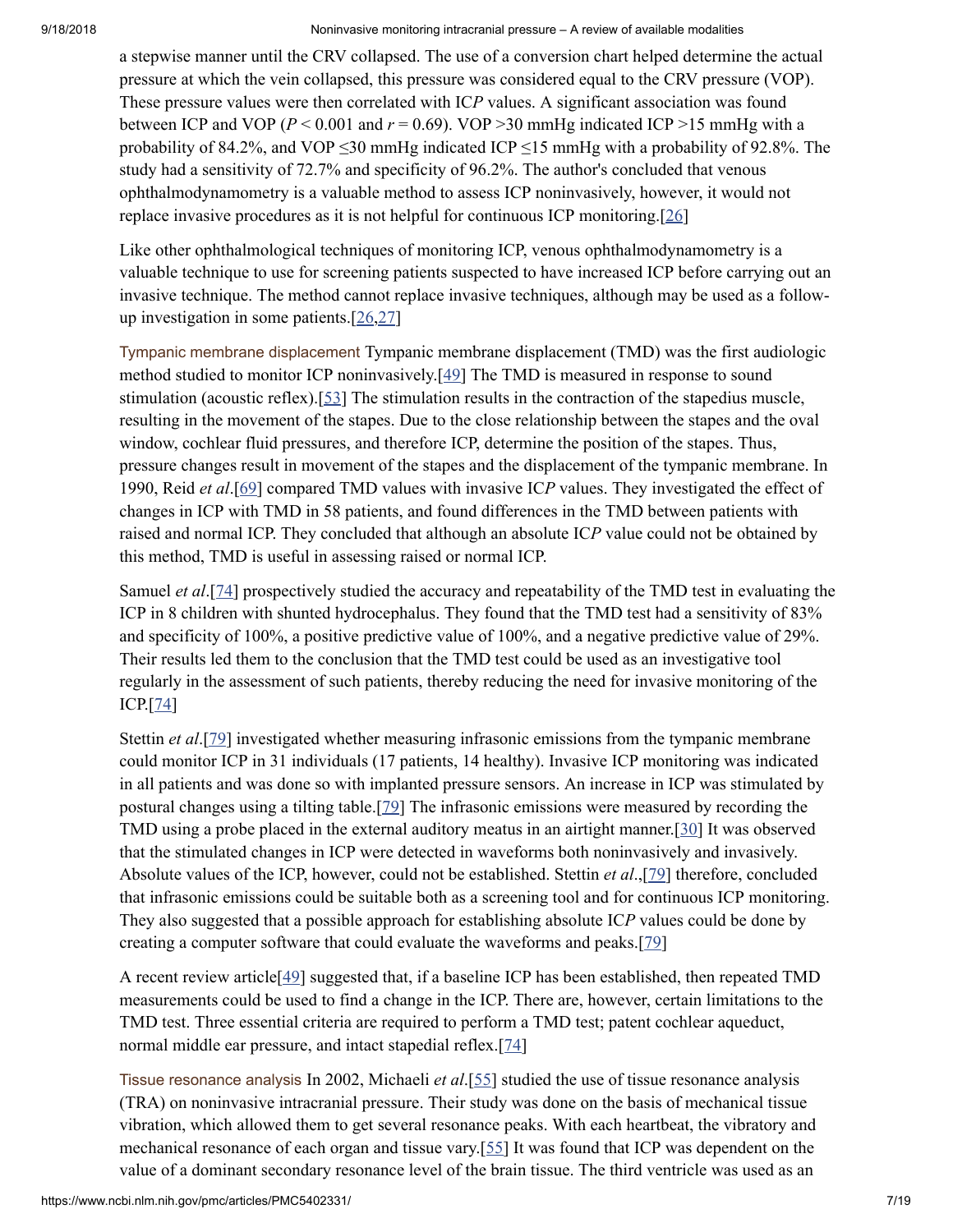echo chamber, and the ultrasound signals were digitally processed to obtain a digital high-resolution echopulsogram.[[55](#page-16-8)] The echopulsogram represented ICP waves obtained invasively. Michaeli *et al*. [\[55](#page-16-8)] compared the TRA derived ICP with invasive ICP measurements in 40 patients and a high correlation  $(r = 0.99)$  was seen. They concluded that TRA allowed for accurate noninvasive ICP monitoring.[\[55](#page-16-8)]

Based on Michaeli *et al*'s[\[55\]](#page-16-8) conclusions, TRA seemed promising for the monitoring of ICP noninvasively, however, we have been unable to find any other study that can support their findings.

Tonometry A tonometer is a device used to measure the intraocular pressure (IOP). Several studies have been carried out to test the correlation between IOP and ICP.[[50,](#page-16-9)[71](#page-17-10)[,75](#page-18-8)] Sajjadi *et al*.[\[71](#page-17-10)] tested the hypothesis of a positive correlation between the two values in 50 patients. The Schiotz tonometer was used to measure IOP and a lumbar puncture was performed for ICP. They reached the conclusion that there was in fact a positive correlation between IOP and ICP  $(P < 0.001, r = 0.955)$ .[\[71](#page-17-10)] They also stated that the correlation was independent of factors such as BMI, age, and type of disease.[[71\]](#page-17-10)

Czarnik *et al*.[[18\]](#page-14-3) also conducted a similar study using the Schiotz tonometer for IOP and an intraparenchymal sensor for the ICP. Their study was conducted on 22 patients, and they found that a positive correlation between IOP and ICP was seen in only 2 patients. Therefore, they concluded that tonometry would not be a reliable method to assess ICP.

Most recent studies[\[36](#page-15-8)[,52](#page-16-10)[,83](#page-18-9)] have similar conclusions as Czarnik *et al*.[\[18](#page-14-3)] Golan *et al*.[[36\]](#page-15-8) concluded that the tonometer was not an effective device for screening ICP due to its poor specificity and sensitivity. Li *et al*.[[52\]](#page-16-10) verified the positive correlation between ICP and IOP (*r* = 0.32, *P* < 0.001) but advised caution against using the tonometer for ICP assessment as they did not find significant correlations in the past studies that they quoted in their paper. Most recently, Tian *et al*.[[83\]](#page-18-9) found a significant positive correlation between ICP and IOP in patients with meningiomas (46.7% of patients had a very significant correlation,  $P < 0.01$ , 13.3% had a significant correlation,  $P < 0.05$ ) but stated that changes in IOP could not always monitor the dynamic changes in ICP.

Acoustoelasticity The acoustoelastic effect describes the effect of a steady stress state on the sound velocities of an elastic material. In 2013, Wu *et al*.[\[92\]](#page-19-2) proposed a novel experimental model based on the acoustoelasticity of ultrasound for the long-term, online, real-time, noninvasive monitoring of ICP. Their model was designed on the basis of consistent stress being present on the brain, such as in a closed container. Transducers were placed on the left and right and via conversion of electrical to mechanical energy and back to electrical energy, values of ICP were recorded.[[92\]](#page-19-2) A phase locked loop module was another component of the design; it was used to measure phase differences between signals, which were necessary for an embedded computer to evaluate the IC*P* values. Polymethyl methacrylate was used to simulate the skull, and hydrogel was used to simulate the brain tissue in their experimental model.[[92\]](#page-19-2) A numerical solution for the acoustoelasticity theory was derived using a calculation based on a finite-element method. Calculated and experimental values were compared, and showed a maximum error of 5%; the effectiveness of their model was verified, and the method was suggested for use in animal experimentation and clinical research.[\[92](#page-19-2)] A thorough literature search failed to identify any further studies conducted to evaluate this modality further.

Distortion-product otoacoustic emissions The CSF is continuous with the perilymphatic space, and therefore, changes in ICP can be transmitted to the middle ear.[\[22](#page-14-4),[85\]](#page-18-10) Increased ICP causes an increased stiffness of the annular ligament, and hence, increased pressure on the stapes, which in turn affects sound transmission.[\[8](#page-14-5),[12](#page-14-6),[13](#page-14-7)[,22](#page-14-4)[,85](#page-18-10)] Otoacoustic emissions (OAE) are generated via oscillations of the endo and perilymph, and have been shown to be sensitive to ICP changes.[\[9](#page-14-8)[,13](#page-14-7)[,23](#page-15-9)[,29](#page-15-10)[,37](#page-15-11),[59,](#page-17-11)[72\]](#page-17-12) Distortion product otoacoustic emission (DPOAE) is a type of otoacoustic emission that is often used for the assessment of middle ear function, $[8,22]$  $[8,22]$  and has been tested for noninvasive ICP monitoring.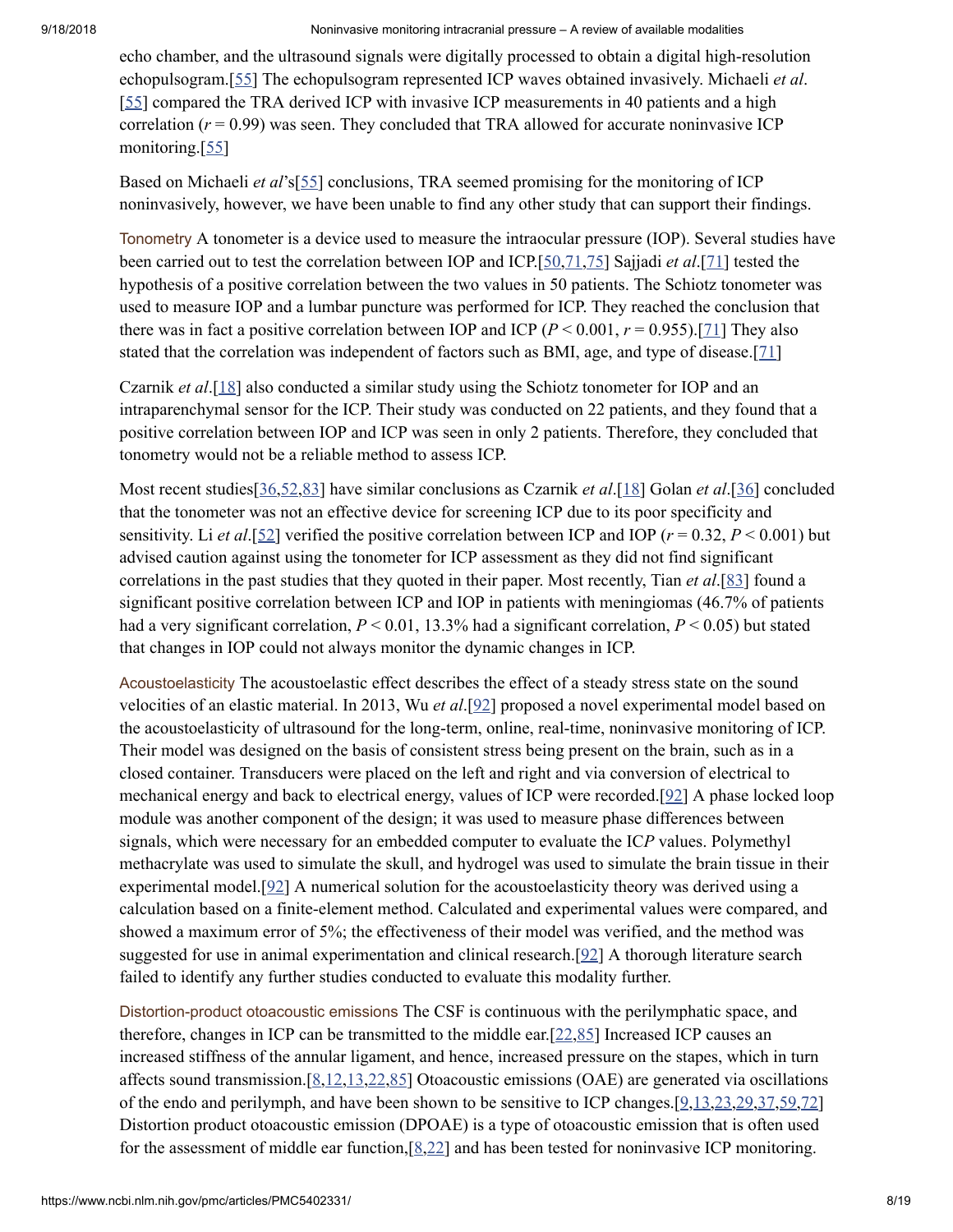In 2006, Voss *et al*.[[86\]](#page-18-11) summarized prior work on the relationship between DPOAE and ICP changes; individuals who were in circumstances that would alter ICP also showed alterations in OAE magnitude and phase angles that were most pronounced at low frequencies (<2000 Hz), none of the reports however found how the two relate.[\[12](#page-14-6),[13,](#page-14-7)[29\]](#page-15-10) Voss *et al*.[\[86](#page-18-11)] worked on the hypothesis that postural changes affect ICP, and compared postural changes and ICP, to DPOAE measurements in healthy normal-hearing individuals on a tilting-table. Their results showed that the predicted difference in DPOAE magnitudes, for frequencies < 1500 Hz, between upright and −45° were highly significant (*P*  $< 0.01$ ), and were also highly significant for frequencies up to 1000 Hz between 90° and  $-30^{\circ}$  (*P*  $<$ 0.01). They concluded that DPOAE magnitudes, for frequencies between 750 Hz and 1500 Hz, changed with posture systematically, and that this method could be assessed further for its use in monitoring ICP. In another study, Voss *et al*.[[85\]](#page-18-10) studied the effect of postural changes, and once again ICP, on DPOAE magnitude, angle, and power reflectance. All three measurements were made at two postural positions (upright and −45° to the horizontal). They found that the DPOAE magnitude changes were significant (median  $P < 0.01$ ) at frequencies between 600 and 1500 Hz, the DPOAE angle changes were significant (median *P* < 0.01) for frequencies between 600 and 3000 Hz, and the power of reflectance changes were significant  $(P < 0.01)$  for frequencies below about 1000 Hz. They used the repeated measures regression model, which predicted significant changes  $(P < 0.001)$  for all three measurements up to 2016 Hz. They concluded that DPOAE magnitudes, angles, and power of reflectance all change with posture, and hence with ICP.

In 2012, Sakka *et al*.[\[72](#page-17-12)] measured DPOAE phase recordings in patients undergoing infusion tests for diagnosing chronic hydrocephalus. During the tests, 6 patients underwent continuous CSF pressure monitoring via an external transducer connected to a lumbar catheter. They confirmed a linear correlation between DPOAE phase shift and ICP variation in these patients; approximately 10° DPOAE phase shift to 5 cm H<sub>2</sub>O ICP change. However, their study did not compare actual ICP values to DPOAE measurements and each patient required calibration to relate the initial DPOAE to ICP. Bershad *et al*.[\[8](#page-14-5)] just recently published their results from comparing ICP to DPOAEs on the basis of the hypothesis that DPOAE magnitudes increase, and phase angles decrease, with decrease in ICP. They measured opening and closing pressures during lumbar punctures, and simultaneously measured DPOAE magnitudes and phase angles. The measured ICP changes were grouped as small (<4 mmHg), medium (5–11 mmHg), and large ( $\geq$ 15 mmHg). They found a significant (95% confidence interval, did not include 0) difference in DPOAE magnitude and angle, at 2000 Hz, but only for the group that exhibited large ICP changes. They concluded that decreases in ICP of at least 15 mmHg result in systematic changes in DPOAE magnitudes and angles, and their results were consistent with previous studies relating postural changes, ICP, and DPOAE measurements. Despite its limitations, it was the first study to prove that DPOAEs are directly affected by ICP variations. In conclusion, DPOAE measurements can possibly be an effective tool in noninvasive monitoring of ICP. However, more studies such as the one by Bershad *et al*.[\[8\]](#page-14-5) need to be conducted on a much larger scale to determine the relationship more definitively.

Transcranial Doppler In 1982, Aaslid *et al*.[\[1\]](#page-13-2) introduced transcranial Doppler (TCD) for monitoring cerebral hemodynamics. The use of TCD has been associated in several scenarios, such as the detection of vasospasm and cerebral embolization, cerebrovascular autoregulation, detection of cerebral circulatory arrest, traumatic brain injury, circulatory arrest, and monitoring of ICP.[[49,](#page-16-0)[70\]](#page-17-13) Klingelhofer *et al*.[[46](#page-16-11)[,47\]](#page-16-12) were the first to describe a relationship between ICP and TCD-derived flow velocities. They correlated an increasing ICP with decreasing TCD-derived flow velocities and an increase in Pourcelot index or resistance index (RI), where  $RI =$  (systolic flow velocity – diastolic flow velocity)/(systolic flow velocity).[[49\]](#page-16-0) At present, however, the Gosling pulsatility index (PI),  $PI =$ (systolic flow velocity – diastolic flow velocity)/(mean flow velocity),[[24\]](#page-15-12) is the most commonly used formula. $[49,64]$  $[49,64]$  $[49,64]$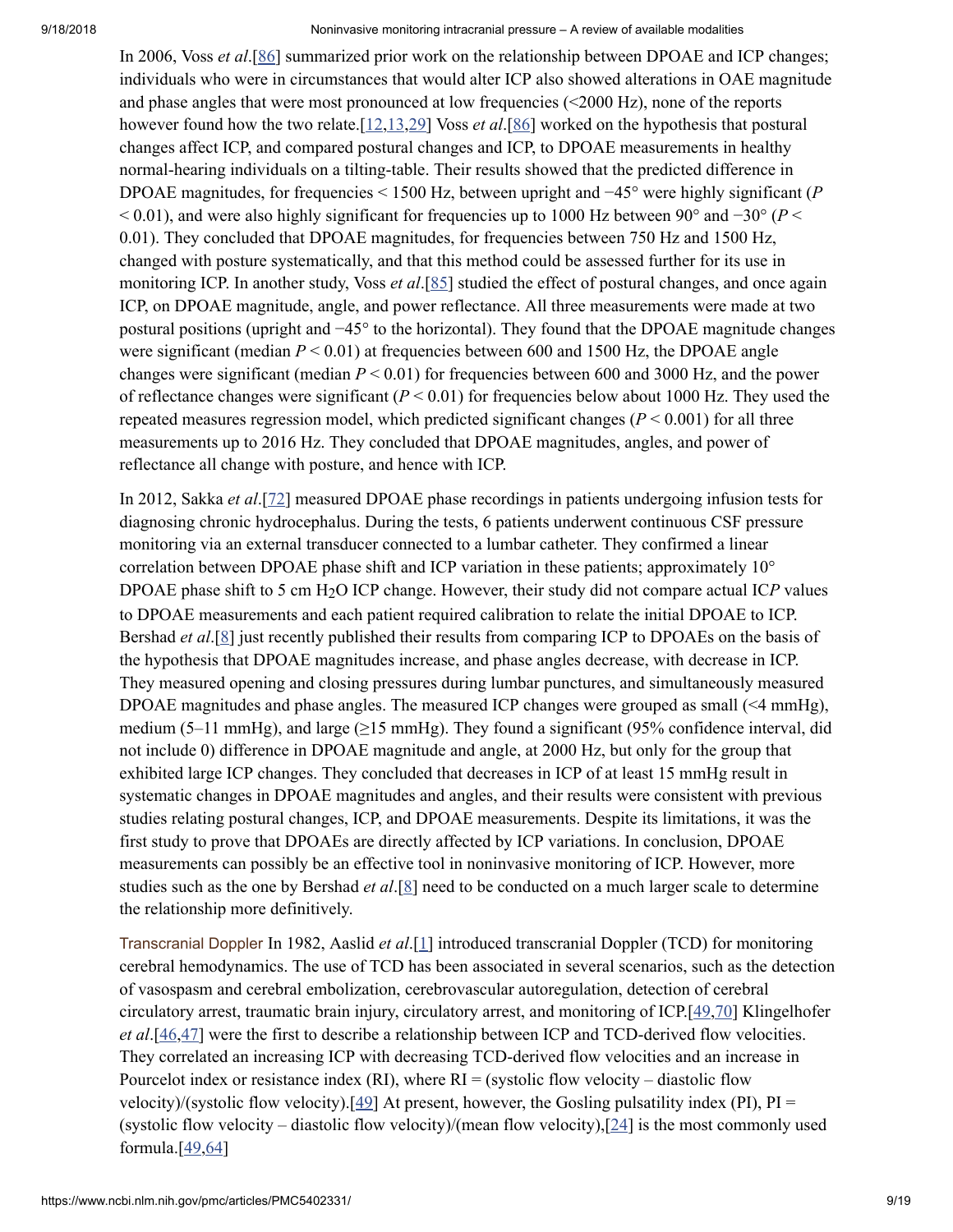The middle cerebral artery (MCA) is most commonly used for TCD measurements. Both the MCAs are insonated, after which the blood flow is directed towards the probe.[[11](#page-14-9)] The Doppler instrument operates at 2 MHz[\[11](#page-14-9)[,49](#page-16-0)] and the angle and position of the exposure area can be adjusted to enable the highest quality signal. Bilateral tracings of flow velocity are recorded, and necessary calculations are made to obtain the PI.[\[11\]](#page-14-9) The main advantage of PI is that, since it is a ratio, it is not affected by the angle of insonation.[\[11,](#page-14-9)[49\]](#page-16-0)

In a recent review on the role of the TCD,[\[11](#page-14-9)] it was highlighted that the correlation between PI and ICP is still controversial. The strength of the correlation has also showed variations in many studies. [\[6,](#page-13-3)[7](#page-14-10)[,10](#page-14-11),[21,](#page-14-12)[89,](#page-18-12)[94\]](#page-19-3) Riva *et al*.[[21\]](#page-14-12) even questioned the usefulness of the TCD technique. In 2014 Wakerley *et al*.[[90\]](#page-19-4) studied TCD as a modality to monitor ICP noninvasively. They conducted their study on 78 patients, obtaining the TCD spectra from either MCA using a 2 MHz transducer and then after 5 minutes measuring cerebrospinal fluid pressures invasively via a lumbar puncture (LP).[\[90](#page-19-4)] They found that  $PI \ge 1.26$  reliably predicted CSF-p  $\ge 20$  cmH<sub>2</sub>O with sensitivity = 81.1%, specificity = 96.3%, positive predictive value =  $88.1\%$ , and negative predictive value =  $90.1\%$ .[\[90](#page-19-4)] They concluded that the TCD-derived PI could play an important role as a monitoring device. Other studies showed that TCD could be used to estimate ICP, but had doubts regarding its use in clinical scenarios due to its reliability.[\[6](#page-13-3),[7](#page-14-10)[,21](#page-14-12)[,25](#page-15-13),[38,](#page-15-14)[40,](#page-16-13)[58](#page-17-14)[,66,](#page-17-15)[87](#page-18-13)]

In 2004, Bellner *et al*.[\[7](#page-14-10)] conducted a prospective study to evaluate the relationship between ICP and TCD-derived PI. TCD recordings were taken daily and the ICP was monitored using an intraventricular catheter. They found a significant correlation between the values ( $P < 0.0001$ ,  $r = 0.938$  for the formula  $ICP = 10.93 \times PI - 1.28$ , and concluded that independent of the type of pathology the two values had a strong correlation.[[7](#page-14-10)] Since then, however, no other group has made a statistical prediction; in their review article, Kristiansson *et al*.[\[49](#page-16-0)] also mentioned that the use of PI in clinical practice depends on evidence of how well PI-derived ICP reflects the actual ICP.

In 2009, Figaji *et al*.[[25](#page-15-13)] investigated the association of TCD-derived PI and ICP in children with severe traumatic brain injury (TBI). In their study, 275 TCD studies were conducted on 34 children, all of whom had invasive ICP monitors placed beforehand. They found a weak relationship between the mean values of ICP and PI ( $P = 0.04$ ,  $r = 0.36$ ), and PI threshold of 1 for examining an ICP threshold of 20 mmHg had a sensitivity of 25% and specificity of 88%.[[25\]](#page-15-13) They, therefore, concluded that the absolute value of PI was not reliable as an indicator for ICP in children with severe TBI.[\[25](#page-15-13)]

Raguskas *et al*.[[65\]](#page-17-16) evaluated the accuracy and precision of a two-depth high resolution TCD device for measuring ICP. The intracranial and extracranial segments of the ophthalmic artery were used. The intracranial segment represented ICP and the extracranial segment represented pressure applied to the orbit. It was found that when the pressures balanced, the blood flow parameters were the same. The ICP was also measured invasively to compare the recordings. Seventy-two simultaneously paired recordings were analyzed which showed good accuracy (mean systematic error  $= 0.12$  mmHg, confidence level =  $0.98$ ) and high precision (standard deviation =  $2.19$  mmHg, confidence level =  $0.98$ ) for the two-depth TCD.

As mentioned by Kristiansson *et al*.,[\[49](#page-16-0)] it is important to derive an equation that reliably describes the relationship between ICP and TCD findings. To date, the PI has not shown absolute IC*P* values but only reveals changes in ICP There are also no standardized cut-off values for PI between studies.[[49\]](#page-16-0) Therefore, TCD seems to be a promising modality for the non-invasive monitoring of ICP, however, it cannot replace invasive ICP monitoring.

Electroencephalogram Initially studies were conducted to assess the role of continuous electroencephalogram (EEG) monitoring for the prognosis of TBI.[\[2](#page-13-4),[3](#page-13-5)[,51](#page-16-14)] Lescot *et al*.[[51\]](#page-16-14) studied the relationship between Lundberg waves (repetitive ICP changes at a frequency of 0.5–2 waves per minute) and EEG fluctuations in 6 brain injured patients. They concluded that changes in cerebral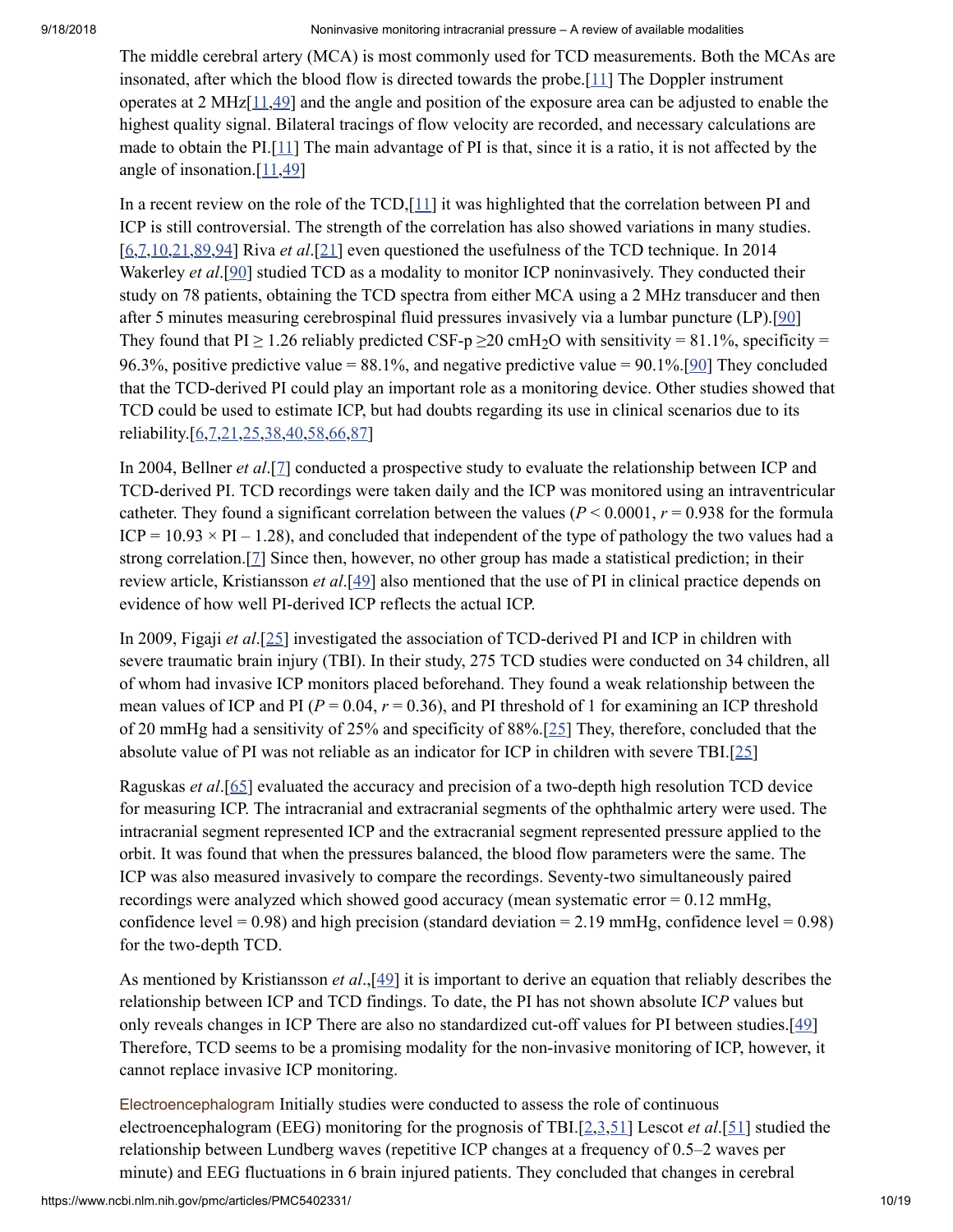electrical activity could be attributed to increasing cerebral metabolic rate of oxygen, which increases cerebral blood flow, therefore leading to an increase in ICP due to a change in blood volume. However, there was no assessment of the role of EEG for monitoring ICP directly. In 2012, Amantini *et al*.[\[2\]](#page-13-4) discussed the role of neurophysiological monitoring in the intensive care unit (ICU). One of their favoring points for the use of EEG in the ICU was that it could be used to interpret and manage ICP trends, as neurophysiologic alterations were found to precede ICP increases. They did not, however, state any correlation between EEG findings and IC*P* values.

Chen *et al*.[[15\]](#page-14-13) investigated the possibility of using EEG power spectrum analysis to monitor ICP noninvasively on 62 patients with CNS disorders. EEGs were recorded and a self-designed software was used to automatically calculate the pressure index (PI), while lumbar punctures were obtained to measure the ICP. A significant negative correlation was found between PI and ICP ( $r = -0.849$ ,  $P <$ 0.01), and the authors concluded that specific parameters from the EEG power spectrum might reflect the ICP. Further studies may be warranted to assess the use of EEG power spectrum in ICP monitoring.

Near-infrared spectroscopy Near-infrared spectroscopy (NIRS) has also been indicated to monitor TBI patients. It can detect changes in cerebral blood volume (CBV), brain tissue oxygenation, and cerebral blood flow (CBF).[[33\]](#page-15-15) At the near infrared spectrum of light there is low absorptivity that allows deep tissue penetration. The variability of the absorptivity helps quantify the detected changes in the concentrations of deoxyhemoglobin and oxyhemoglobin.

In 1995, Kirkpatrick *et al*.[\[45](#page-16-15)] investigated the potential use of NIRS in 14 patients with closed head injuries. The purpose of their study was to compare the ability of NIRS and jugular venous saturation  $(SjO<sub>2</sub>)$  monitors in detecting cerebral deoxygenation changes. They monitored ICP, cerebral perfusion pressure (CPP), peripheral oxygenation saturation, jugular venous saturation, and NIRS derived changes in oxy- and deoxyhemoglobin. They reviewed 886 hours of continuous monitoring, of which 376 hours were analyzed. They found that NIRS detected changes in 97% of the hemodynamic changes, whereas  $\text{SiO}_2$  monitor detected 53%. Every NIRS detected change was accompanied by changes in ICP, CPP, and relative CBF changes. They concluded that, even though the technique of NIRS use in the adult brain was not completely understood, there were clear signal changes associated with variations in ICP, CPP, and CBF. Their study, however, did not correlate NIRS findings with actual ICP readings.

Wagner *et al*.[\[88](#page-18-14)] used NIRS to monitor the changes in cerebral hemoglobin saturation and content in six children in coma due to severe encephalopathy. Because CBV is an important determinant of ICP, it was stated that acute changes in CBV due to vessel diameter should induce acute changes in ICP.[\[88](#page-18-14)] They tested cerebrovascular detection by NIRS by investigating whether ICP changes would correlate with changes in NIRS signals. ICP was monitored using an epidural or an intraparenchymal device. A significant correlation between cerebral hemoglobin saturation and changes in ICP was found, with a correlation coefficient of  $0.82$  ( $P < .0001$ ). A weaker correlation was also found between cerebral hemoglobin content and changes in ICP, with a correlation coefficient of 0.58 ( $P = 0.0006$ ).[\[88](#page-18-14)] However, similarly to the previous study, their study was not conducted to evaluate the correlation between quantitative ICP readings and NIRS findings.

A recent review article[[49\]](#page-16-0) also discussed the potential use of NIRS for the noninvasive monitoring of ICP and concluded that NIRS shows to have promise for the assessment of patients with traumatic brain injury, however, it cannot currently be used to estimate absolute ICP readings.

Pupillometry In 1983, Marshall *et al*.[[54\]](#page-16-16) observed the pupillary changes of patients requiring continuous ICP monitoring. They recorded the ICP when shape of the pupil became oval, and then tracked the pupillary and ICP changes in response to intracranial hypertension therapy to find an association between pupillary shape and changes in ICP.[[54\]](#page-16-16) Over a 2-year period, 14 instances of an oval pupil in patients with raised ICP were observed. Almost every instance showed a return to normal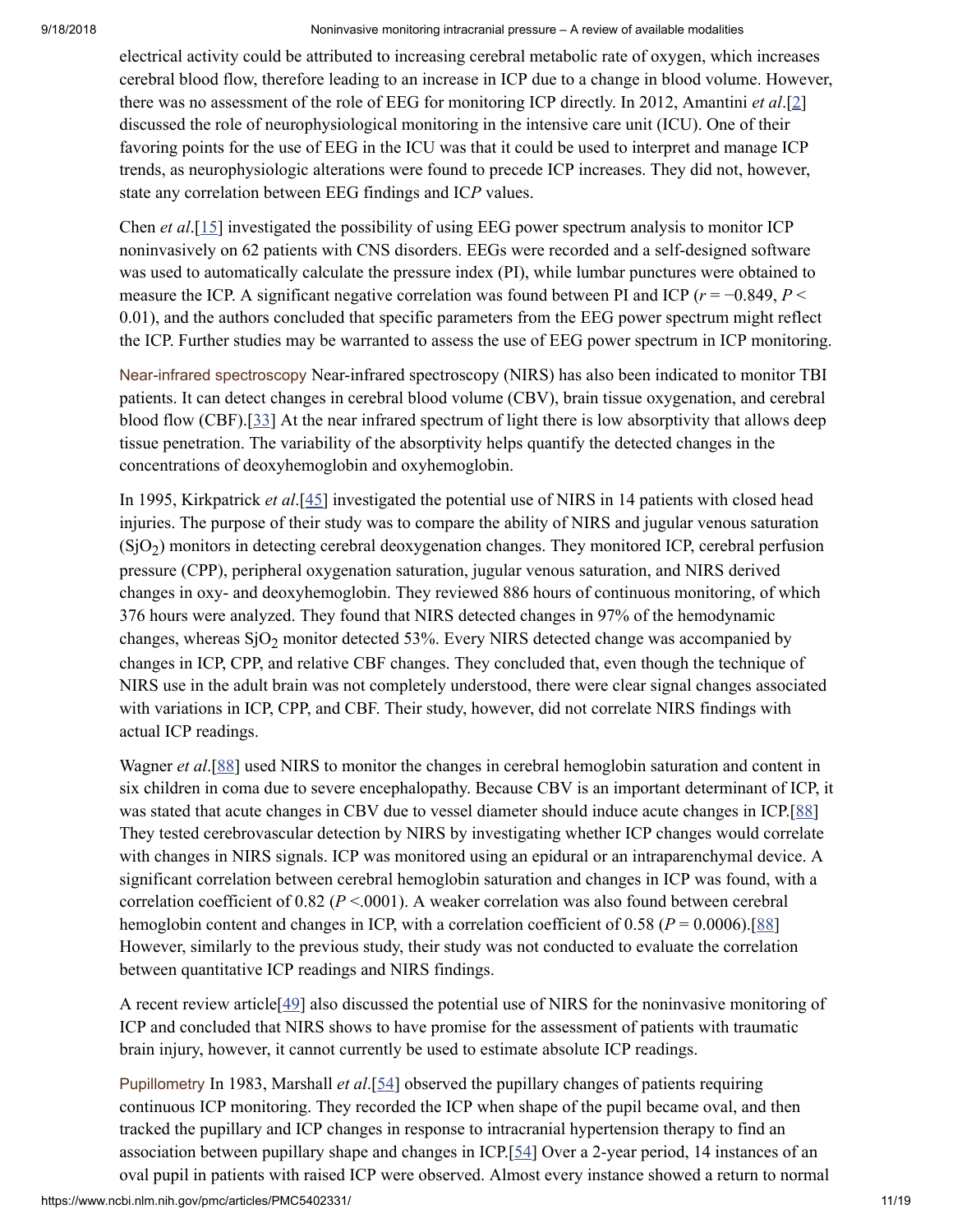pupil size when ICP returned to normal values.[\[54](#page-16-16)] They concluded that the oval pupil represented a stage between the normal pupil and the fixed unreactive pupil of high ICP, and therefore, suggested that any patient with an oval pupil should receive immediate management.[[54\]](#page-16-16) Their study, however, did not indicate any specific IC*P* values to pupillary shape changes. The author's also discussed the possibility of detecting elevated ICP before it occurs by measurements of pupillary sphincter function. [\[54](#page-16-16)[,82](#page-18-15)] Since then, many studies have been conducted to assess pupillary changes in severely ill patients to assess their outcome.[\[82](#page-18-15)]

In 2003, Taylor *et al*.[[82\]](#page-18-15) investigated the use of a new hand-held point-and-shoot pupillometer (ForSite; NeurOptics) to quantitatively assess pupillary function. A total of 404 volunteers were enrolled, of which 26 had head injuries and their ICP was continuously monitored. The purpose of their study was to conclude whether the device could reliably provide accurate assessment of patterns of pupillary responsiveness, not to find an association between pupillary changes and ICP.[\[82](#page-18-15)] They did, however, establish that pupillary changes could reveal subtle changes in ICP;[[28,](#page-15-16)[82\]](#page-18-15) it was found that pupillary constriction velocity was quite sensitive to raised ICP, and a reduction in pupillary size by 10% was always associated with an ICP >20 mmHg.[[82](#page-18-15)] It is important to note that there was no correlation of specific pupillary size to actual IC*P* values, however, they concluded that there was a strong relationship between mass effect, ICP >20 mmHg, and a reduction in constriction velocity. [\[28](#page-15-16)[,82](#page-18-15)]

More recently, Chen *et al*.[\[16](#page-14-14)] introduced the neurological pupillary index (NPi) and studied pupillary reactivity as an early indicator of increased ICP. A total of 134 patients were enrolled, the NeurOptic's pupillometer was used for pupillary examination, and the ICP was continuously monitored. The pupillometer can accurately grade a pupil's response to light, using an algorithm incorporating pupillary light reflex variables.<sup>[[17](#page-14-15)]</sup> These scores are called NPi and are set on a scale from 0 to 5, scores falling below. Their results showed that normal pupil reactivity had an average ICP of 19.6 mmHg, abnormal pupillary reactivity had an average ICP peak of 30.5 mmHg, and nonreactive pupils had the highest ICP peaks (mean  $= 33.8$  mmHg,  $P = 0.0046$ ).[\[16](#page-14-14)] They also found that pupil abnormalities occurred, on average, 15.9 hours before an increase in ICP. They concluded that an inverse trend between decreasing pupillary response and increasing ICP was identified, and quantitative measurement of NPi may be useful for early management of increased ICP.[[16](#page-14-14)] However, there still is no direct correlation between NPi and actual values of ICP, and it cannot be used to continuously monitor ICP.

In conclusion, pupillometry is a useful tool for screening patients with possibly increased ICP, however, because conclusive IC*P* values cannot be detected by this modality, it cannot be suggested for continuous ICP monitoring.

## **DISCUSSION**

Intracranial pressure is elevated in several clinical settings, especially TBI and stroke. The cumulative incidence of these two conditions is approximately 0.6% in developed countries, and their cumulative mortality rate is 30–50%, both of which indicate a major burden of disease.[[23](#page-15-9)] Elevated ICP is primarily responsible for secondary brain ischemia after either condition, and therefore, is responsible for the functional disability many of these patients suffer. In such instances, it has been suggested that controlling the intracranial hypertension is the standard of care in the management these patients. Therefore, monitoring ICP through a reliable, invasive technique is used to evaluate the progress in patient management, help formulate treatment strategies, and in cases of intraventricular catheters, may also help in relieving the intracranial hypertension through CSF drainage. For routine use, however, we feel that noninvasive ICP monitoring if developed to be sensitive enough, is the future of neurointensive monitoring. The ideal ICP monitoring modality in our opinion should be safe, reliable, cost effective, easily available, non-operator dependent, and noninvasive.

Go to: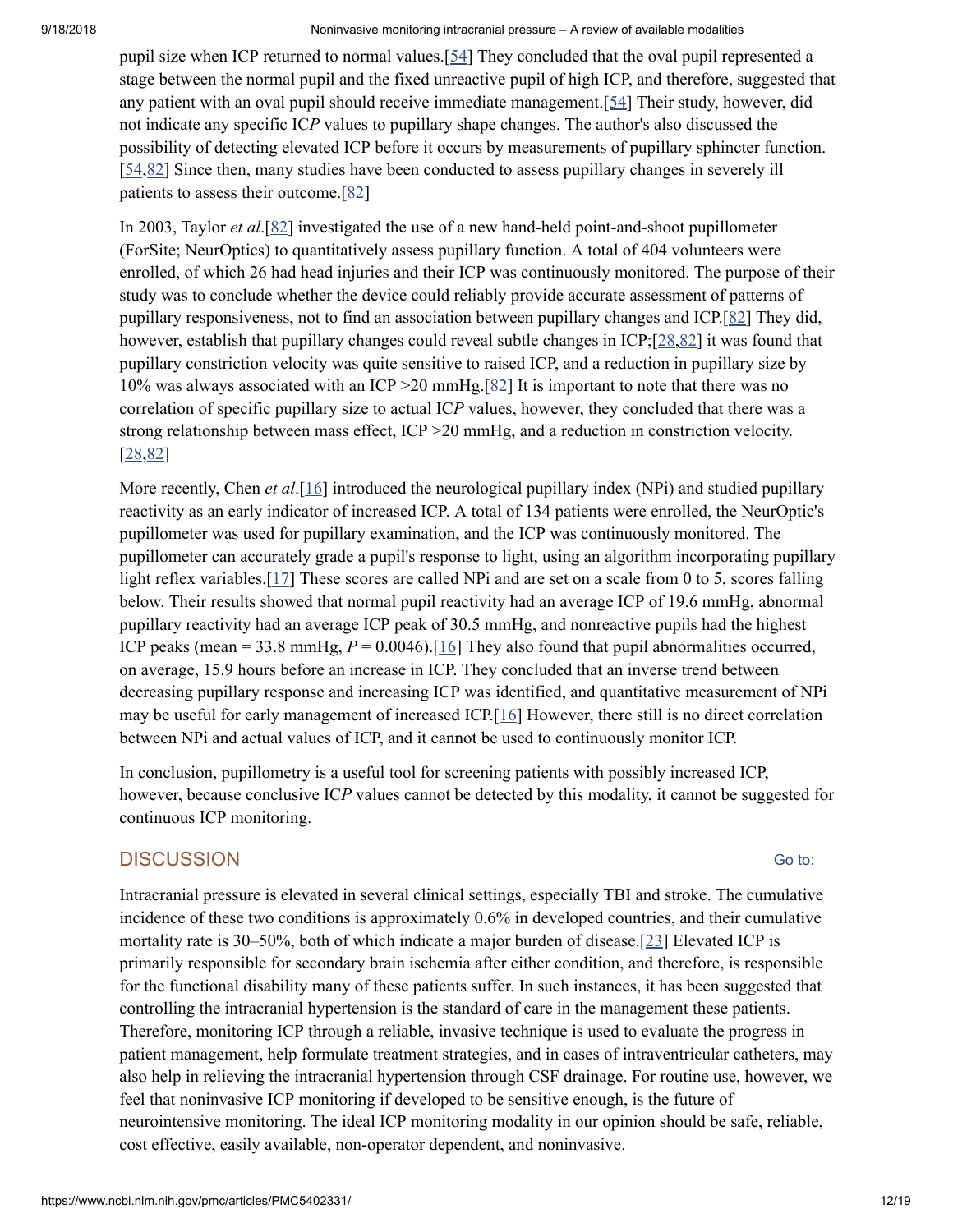We feel that, even though at the moment there is no modality of noninvasive ICP monitoring that can replace invasive ICP monitoring, noninvasive monitoring may still be useful in centers where invasive modalities are not available, such as in developing countries, or even in developed countries as a screening tool to decide, which patients will require invasive monitoring. Invasive ICP monitoring is expensive and requires the availability of a neurosurgeon, both of which are very difficult to acquire in an under resourced regions and also at many trauma centers.[\[23](#page-15-9)]

Of all the different modalities for noninvasive monitoring that we have studied, the authors are of the opinion that two stand out. These are measuring the ONSD and pupillometry. Both modalities are reliable, efficient, affordable, and most importantly, easy to learn. Several studies are ongoing to evaluate their utility in greater depth. Pupillometry, we feel will gain widespread popularity, especially after the introduction of a commercially available, easy to use, nonoperator dependent, electronic pupillometer. Radiology, specifically repeat CT scans for monitoring elevated ICP, has always been, and continues to be an important tool for clinicians, although it was beyond the scope of this paper.

# **CONCLUSION**

Go to:

Invasive ICP monitoring via a ventricular catheter remains the gold standard, however, there are many areas around the world and several situations where this modality, or other means of invasive ICP monitoring cannot be utilized. Noninvasive modalities provide a useful alternative under such circumstances. Several modalities are available, and even though the ideal modality is yet to be introduced, a number of techniques can be employed. Of these, ONSD and pupillometry may be two modalities to look out for in the future.

## Financial support and sponsorship

Nil.

## Conflicts of interest

There are no conflicts of interest.

| <b>Footnotes</b><br>$      -$ | $\sim$ to . |
|-------------------------------|-------------|
|                               |             |

<http://surgicalneurologyint.com/Noninvasive-monitoring-intracranial-pressure-A-review-of-available-modalities/>

## REFERENCES

<span id="page-13-2"></span>1. Aaslid R, Markwalder TM, Nornes H. Noninvasive transcranial Doppler ultrasound recording of flow velocity in basal cerebral arteries. J Neurosurg. 1982;57:769–74. [\[PubMed\]](https://www.ncbi.nlm.nih.gov/pubmed/7143059)

<span id="page-13-4"></span>2. Amantini A, Carrai R, Lori S, Peris A, Amadori A, Pinto F, et al. Neurophysiological monitoring in adult and pediatric intensive care. Minerva Anestesiol. 2012;78:1067–75. [\[PubMed\]](https://www.ncbi.nlm.nih.gov/pubmed/22672930)

<span id="page-13-5"></span>3. Amantini A, Fossi S, Grippo A, Innocenti P, Amadori A, Bucciardini L, et al. Continuous EEG-SEP monitoring in severe brain injury. Neurophysiol Clin. 2009;39:85–93. [[PubMed\]](https://www.ncbi.nlm.nih.gov/pubmed/19467438)

<span id="page-13-0"></span>4. Ballantyne S, O'Neill G, Hamilton R, Hollman A. Observer variation in the sonographic measurement of optic nerve sheath diameter in normal adults. Eur J Ultrasound. 2002;15:145–9. [\[PubMed\]](https://www.ncbi.nlm.nih.gov/pubmed/12423741)

<span id="page-13-1"></span>5. Baurmann M. Über die Entstehung und klinische Bedeutung des Netzhautvenenpulses. Dtsch Ophthalmol Ges. 1925;45:53–9.

<span id="page-13-3"></span>6. Behrens A, Lenfeldt N, Ambarki K, Malm J, Eklund A, Koskinen LO. Transcranial Doppler pulsatility index: Not an accurate method to assess intracranial pressure. Neurosurgery. 2010;66:1050–

Go to: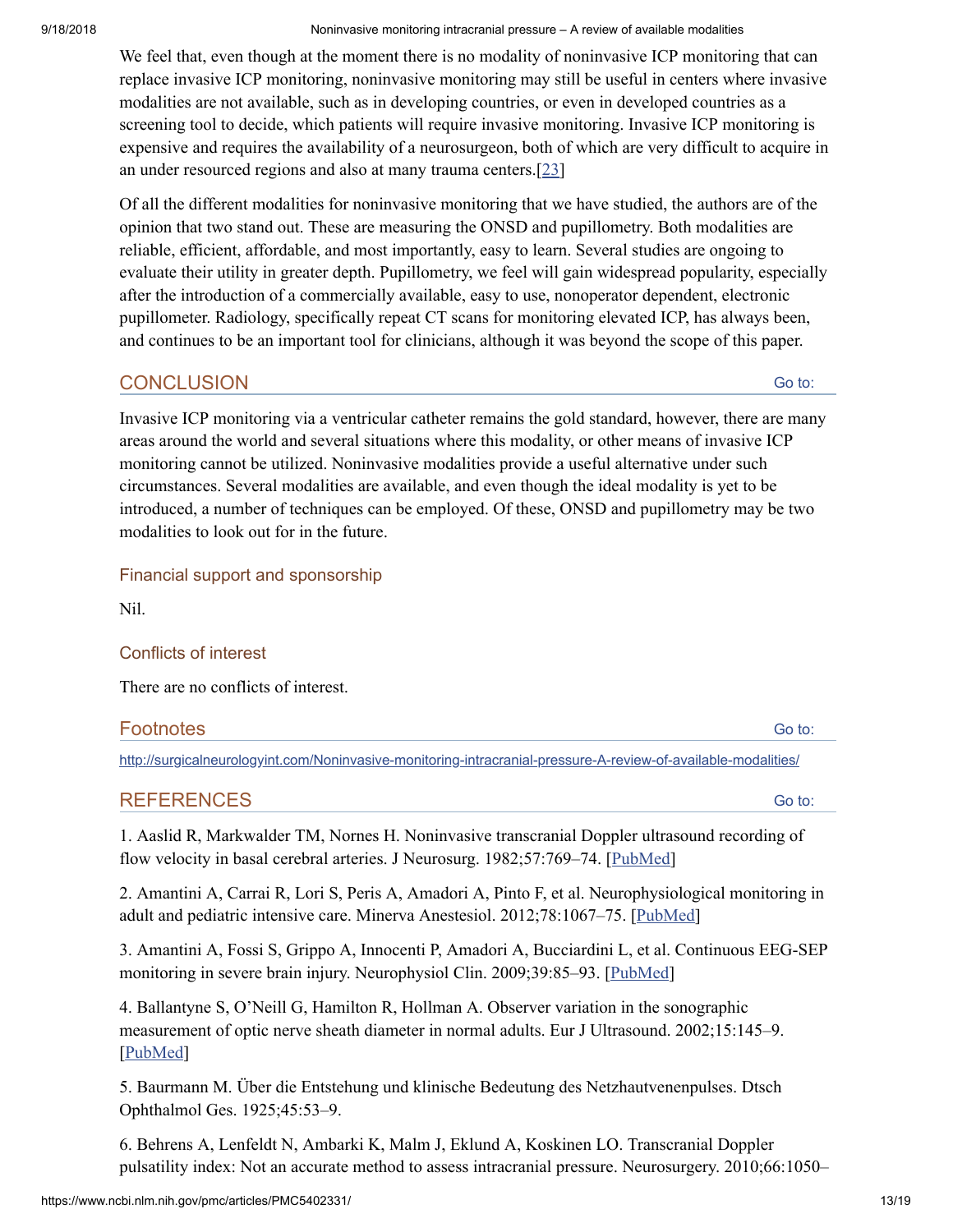## 7. [\[PubMed](https://www.ncbi.nlm.nih.gov/pubmed/20495421)]

<span id="page-14-10"></span>7. Bellner J, Romner B, Reinstrup P, Kristiansson KA, Ryding E, Brandt L. Transcranial Doppler sonography pulsatility index (PI) reflects intracranial pressure (ICP) Surg Neurol. 2004;62:45–51. [\[PubMed\]](https://www.ncbi.nlm.nih.gov/pubmed/15226070)

<span id="page-14-5"></span>8. Bershad EM, Urfy MZ, Pechacek A, McGrath M, Calvillo E, Horton NJ, et al. Intracranial pressure modulates distortion product otoacoustic emissions: A proof-of-principle study. Neurosurgery. 2014;75:445–54. [[PubMed](https://www.ncbi.nlm.nih.gov/pubmed/24871147)]

<span id="page-14-8"></span>9. Bohmer A. Hydrostatic pressure in the inner ear fluid compartments and its effects on inner ear function. Acta Otolaryngol Suppl. 1993;507:3–24. [\[PubMed\]](https://www.ncbi.nlm.nih.gov/pubmed/8273452)

<span id="page-14-11"></span>10. Bouzat P, Francony G, Declety P, Genty C, Kaddour A, Bessou P, et al. Transcranial Doppler to screen on admission patients with mild to moderate traumatic brain injury. Neurosurgery. 2011;68:1603–10. [[PubMed](https://www.ncbi.nlm.nih.gov/pubmed/21311381)]

<span id="page-14-9"></span>11. Bouzat P, Oddo M, Payen JF. Transcranial Doppler after traumatic brain injury: Is there a role? Curr Opiion in Crit Care. 2014;20:153–60. [\[PubMed\]](https://www.ncbi.nlm.nih.gov/pubmed/24531654)

<span id="page-14-6"></span>12. Buki B, Avan P, Lemaire JJ, Dordain M, Chazal J, Ribari O. Otoacoustic emissions: A new tool for monitoring intracranial pressure changes through stapes displacements. Hear Res. 1996;94:125–39. [\[PubMed\]](https://www.ncbi.nlm.nih.gov/pubmed/8789818)

<span id="page-14-7"></span>13. Buki B, de Kleine E, Wit HP, Avan P. Detection of intracochlear and intracranial pressure changes with otoacoustic emissions: A gerbil model. Hear Res. 2002;167:180-91. [\[PubMed\]](https://www.ncbi.nlm.nih.gov/pubmed/12117541)

<span id="page-14-0"></span>14. Bunegin L, Albin MS, Rauschhuber R, Marlin AE. Intracranial pressure measurement from the anterior fontanelle utilizing a pneumoelectronic switch. Neurosurgery. 1987;20:726–731. [[PubMed\]](https://www.ncbi.nlm.nih.gov/pubmed/3601018)

<span id="page-14-13"></span>15. Chen H, Wang J, Mao S, Dong W, Yang H. A new method of intracranial pressure monitoring by EEG power spectrum analysis. Can J Neurol Sci. 2012;39:483–7. [[PubMed](https://www.ncbi.nlm.nih.gov/pubmed/22728855)]

<span id="page-14-14"></span>16. Chen JW, Gombart ZJ, Rogers S, Gardiner SK, Cecil S, Bullock RM. Pupillary reactivity as an early indicator of increased intracranial pressure: The introduction of the Neurological Pupil index. Surg Neurol Int. 2011;2:82. [PMC free [article](https://www.ncbi.nlm.nih.gov/pmc/articles/PMC3130361/)] [[PubMed](https://www.ncbi.nlm.nih.gov/pubmed/21748035)]

<span id="page-14-15"></span>17. Chen JW, Vakil-Gilani K, Williamson KL, Cecil S. Infrared pupillometry, the Neurological Pupil index and unilateral pupillary dilation after traumatic brain injury: Implications for treatment paradigms. SpringerPlus. 2014;3:548. [PMC free [article\]](https://www.ncbi.nlm.nih.gov/pmc/articles/PMC4190183/) [\[PubMed](https://www.ncbi.nlm.nih.gov/pubmed/25332854)]

<span id="page-14-3"></span>18. Czarnik T, Gawda R, Latka D, Kolodziej W, Sznajd-Weron K, Weron R. Noninvasive measurement of intracranial pressure: Is it possible? J Trauma. 2007;62:207–11. [[PubMed\]](https://www.ncbi.nlm.nih.gov/pubmed/17215756)

<span id="page-14-2"></span>19. de Jong DA, Berfelo MW, de Lange SA, Maas AI. Epidural pressure monitoring with the so-called Rotterdam transducer. Further *in vivo* results. Acta Neurochir. 1979;45:301–9. [\[PubMed](https://www.ncbi.nlm.nih.gov/pubmed/425860)]

<span id="page-14-1"></span>20. De Jong DA, Maas AI, v d Voort E. Non-invasive intracranial pressure monitoring. A technique for reproducible fontanelle pressure measurements. Z Kinderchir. 1984;39:274–6. [\[PubMed\]](https://www.ncbi.nlm.nih.gov/pubmed/6495883)

<span id="page-14-12"></span>21. de Riva N, Budohoski KP, Smielewski P, Kasprowicz M, Zweifel C, Steiner LA, et al. Transcranial Doppler pulsatility index: What it is and what it isn't. Neurocritical Care. 2012;17:58–66. [[PubMed](https://www.ncbi.nlm.nih.gov/pubmed/22311229)]

<span id="page-14-4"></span>22. Deppe C, Kummer P, Gurkov R, Olzowy B. Influence of the individual DPOAE growth behavior on DPOAE level variations caused by conductive hearing loss and elevated intracranial pressure. Ear Hear. 2013;34:122–31. [\[PubMed\]](https://www.ncbi.nlm.nih.gov/pubmed/22968426)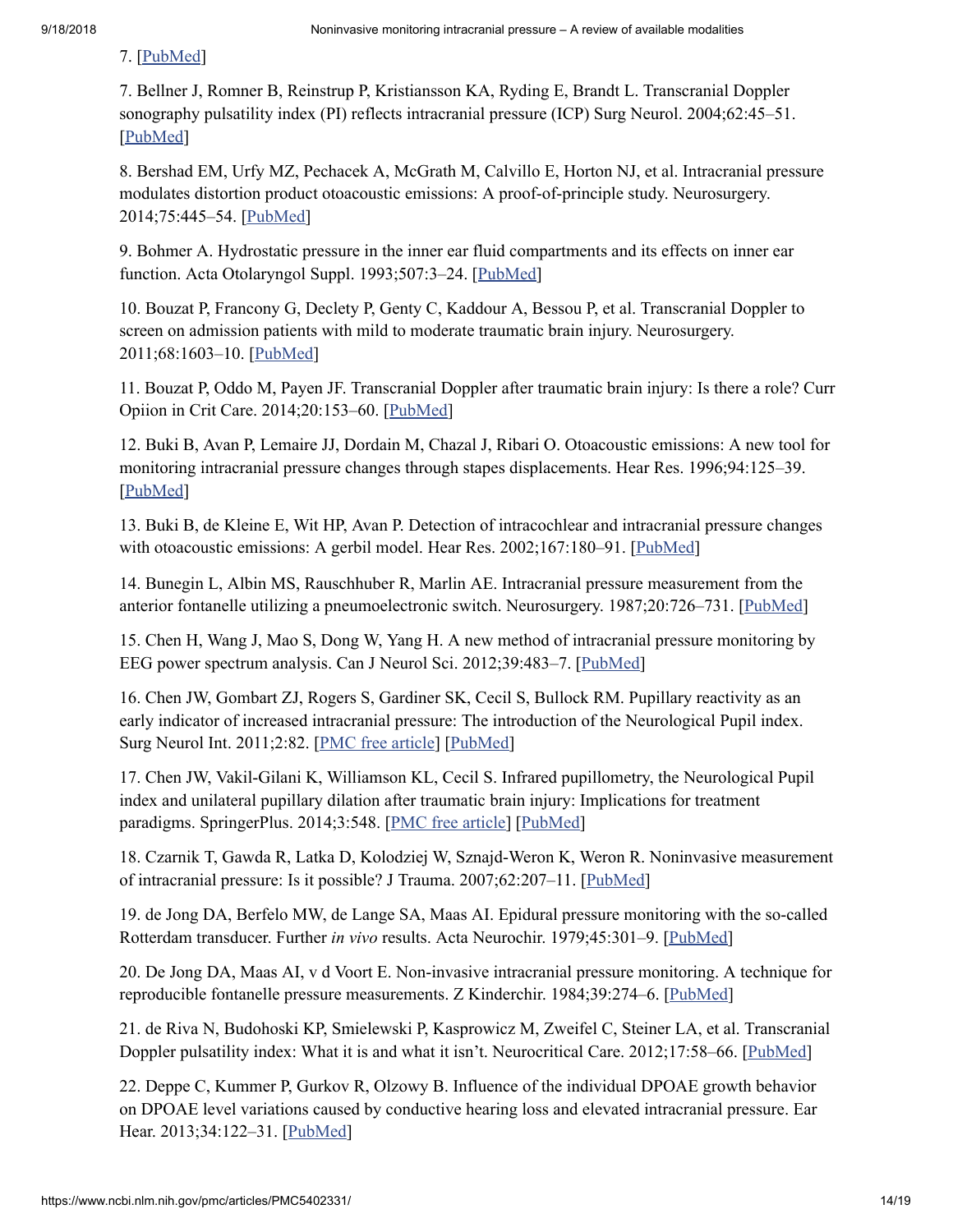<span id="page-15-9"></span>23. Djorfe Popovic MK, Stefan Lee. Noninvasive Monitoring of Intracranial Pressure. Recent Patents on Biomedical Engineering. 2009;2:165–79.

<span id="page-15-12"></span>24. Eide PK, Bakken A. The baseline pressure of intracranial pressure (ICP) sensors can be altered by electrostatic discharges. Biomed Eng Online. 2011;10:75. [PMC free [article\]](https://www.ncbi.nlm.nih.gov/pmc/articles/PMC3180435/) [[PubMed\]](https://www.ncbi.nlm.nih.gov/pubmed/21859487)

<span id="page-15-13"></span>25. Figaji AA, Zwane E, Fieggen AG, Siesjo P, Peter JC. Transcranial Doppler pulsatility index is not a reliable indicator of intracranial pressure in children with severe traumatic brain injury. Surg Neurol. 2009;72:389–94. [[PubMed](https://www.ncbi.nlm.nih.gov/pubmed/19608224)]

<span id="page-15-5"></span>26. Firsching R, Muller C, Pauli SU, Voellger B, Rohl FW, Behrens-Baumann W. Noninvasive assessment of intracranial pressure with venous ophthalmodynamometry. Clinical article. J Neurosurg. 2011;115:371–4. [[PubMed](https://www.ncbi.nlm.nih.gov/pubmed/21529131)]

<span id="page-15-6"></span>27. Firsching R, Schutze M, Motschmann M, Behrens-Baumann W. Venous opthalmodynamometry: A noninvasive method for assessment of intracranial pressure. J Neurosurg. 2000;93:33–6. [[PubMed\]](https://www.ncbi.nlm.nih.gov/pubmed/10883902)

<span id="page-15-16"></span>28. Fountas KN, Kapsalaki EZ, Machinis TG, Boev AN, Robinson JS, Troup EC. Clinical implications of quantitative infrared pupillometry in neurosurgical patients. Neurocrit Care. 2006;5:55–60. [\[PubMed\]](https://www.ncbi.nlm.nih.gov/pubmed/16960298)

<span id="page-15-10"></span>29. Frank AM, Alexiou C, Hulin P, Janssen T, Arnold W, Trappe AE. Non-invasive measurement of intracranial pressure changes by otoacoustic emissions (OAEs)--a report of preliminary data. Zentralbl Neurochir. 2000;61:177–80. [[PubMed](https://www.ncbi.nlm.nih.gov/pubmed/11392287)]

<span id="page-15-7"></span>30. Gaihede M, Felding JU, Elbrônd O. Biomechanical Characteristics of the Middle Ear System Measured by a New Method: III: Comparisons with Tympanometric Measurements. Acta Otolaryngol. 1995;115:522–7. [\[PubMed](https://www.ncbi.nlm.nih.gov/pubmed/7572129)]

<span id="page-15-2"></span>31. Geeraerts T, Duranteau J, Benhamou D. Ocular sonography in patients with raised intracranial pressure: The papilloedema revisited. Crit Care. 2008;12:150. [PMC free [article](https://www.ncbi.nlm.nih.gov/pmc/articles/PMC2481446/)] [[PubMed](https://www.ncbi.nlm.nih.gov/pubmed/18495051)]

<span id="page-15-4"></span>32. Geeraerts T, Launey Y, Martin L, Pottecher J, Vigué B, Duranteau J, et al. Ultrasonography of the optic nerve sheath may be useful for detecting raised intracranial pressure after severe brain injury. Intensive Care Med. 2007;33:1704–11. [[PubMed\]](https://www.ncbi.nlm.nih.gov/pubmed/17668184)

<span id="page-15-15"></span>33. Ghosh A, Elwell C, Smith M. Review article: Cerebral near-infrared spectroscopy in adults: A work in progress. Anesth Analg. 2012;115(6):1373–1383. [\[PubMed\]](https://www.ncbi.nlm.nih.gov/pubmed/23144435)

<span id="page-15-0"></span>34. Gilland O. Normal cerebrospinal-fluid pressure. N Eng J Med. 1969;280:904–5. [[PubMed](https://www.ncbi.nlm.nih.gov/pubmed/5775527)]

<span id="page-15-1"></span>35. Gilland O, Tourtellotte WW, O'Tauma L, Henderson WG. Normal cerebrospinal fluid pressure. J Neurosurg. 1974;40:587-93. [[PubMed](https://www.ncbi.nlm.nih.gov/pubmed/4817803)]

<span id="page-15-8"></span>36. Golan S, Kurtz S, Mezad-Koursh D, Waisbourd M, Kesler A, Halpern P. Poor correlation between intracranial pressure and intraocular pressure by hand-held tonometry. Clin Ophthalmol. 2013;7:1083. [PMC free [article\]](https://www.ncbi.nlm.nih.gov/pmc/articles/PMC3682855/) [\[PubMed](https://www.ncbi.nlm.nih.gov/pubmed/23785230)]

<span id="page-15-11"></span>37. Gopen Q, Rosowski JJ, Merchant SN. Anatomy of the normal human cochlear aqueduct with functional implications. Hear Res. 1997;107:9–22. [[PubMed](https://www.ncbi.nlm.nih.gov/pubmed/9165342)]

<span id="page-15-14"></span>38. Gura M, Silav G, Isik N, Elmaci I. Noninvasive estimation of cerebral perfusion pressure with transcranial Doppler ultrasonography in traumatic brain injury. Turkish Neurosurg. 2012;22:411–5. [\[PubMed\]](https://www.ncbi.nlm.nih.gov/pubmed/22843455)

<span id="page-15-3"></span>39. Hayreh SS. Pathogenesis of oedema of the optic disc (pappiloedema).A preliminary report. Br J Ophthalmol. 1964;48:522–43. [PMC free [article](https://www.ncbi.nlm.nih.gov/pmc/articles/PMC506011/)] [\[PubMed\]](https://www.ncbi.nlm.nih.gov/pubmed/14221776)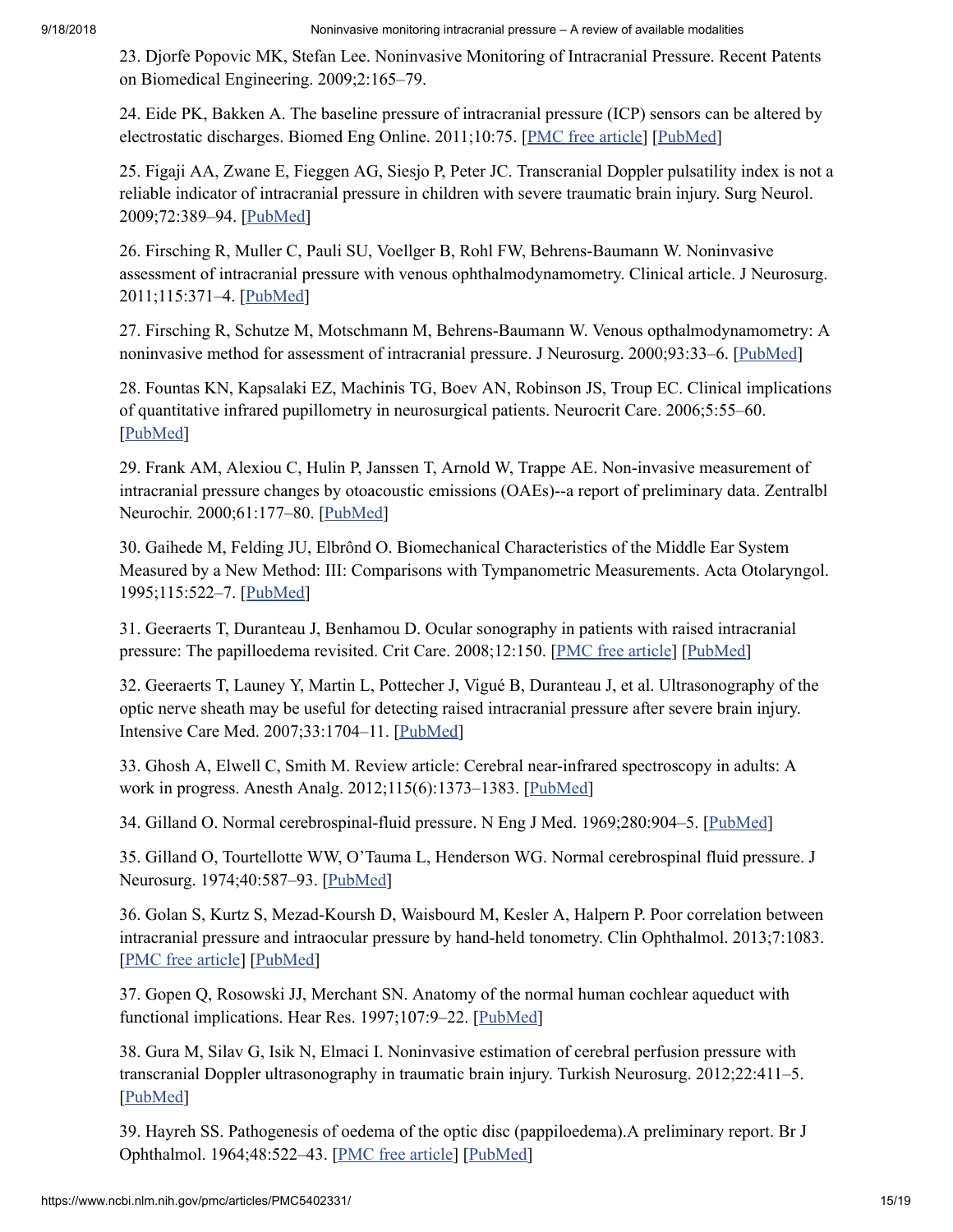<span id="page-16-13"></span>40. Homburg AM, Jakobsen M, Enevoldsen E. Transcranial Doppler recordings in raised intracranial pressure. Acta Neurol Scand. 1993;87:488–93. [\[PubMed\]](https://www.ncbi.nlm.nih.gov/pubmed/8356880)

<span id="page-16-1"></span>41. Horbar JD, Yeager S, Philip AG, Lucey JF. Effect of application force on noninvasive measurements of intracranial pressure. Pediatrics. 1980;66:455–7. [[PubMed](https://www.ncbi.nlm.nih.gov/pubmed/7422434)]

<span id="page-16-2"></span>42. Killer HE, Laeng HR, Flammer J, Groscurth P. Architecture of arachnoid trabeculae, pillars, and septa in the subarachnoid space of the human optic nerve: Anatomy and clinical considerations. Br J Ophthalmol. 2003;87:777–81. [PMC free [article](https://www.ncbi.nlm.nih.gov/pmc/articles/PMC1771732/)] [\[PubMed\]](https://www.ncbi.nlm.nih.gov/pubmed/12770980)

<span id="page-16-3"></span>43. Kim YK, Seo H, Yu J, Hwang GS. Noninvasive estimation of raised intracranial pressure using ocular ultrasonography in liver transplant recipients with acute liver failure -A report of two cases. Korean J Anesthesiol. 2013;64:451–5. [PMC free [article](https://www.ncbi.nlm.nih.gov/pmc/articles/PMC3668109/)] [[PubMed](https://www.ncbi.nlm.nih.gov/pubmed/23741570)]

<span id="page-16-4"></span>44. Kimberly HH, Shah S, Marill K, Noble V. Correlation of optic nerve sheath diameter with direct measurement of intracranial pressure. Acad Emerg Med. 2008;15:201–4. [\[PubMed\]](https://www.ncbi.nlm.nih.gov/pubmed/18275454)

<span id="page-16-15"></span>45. Kirkpatrick PJ, Smielewski P, Czosnyka M, Menon DK, Pickard JD. Near-infrared spectroscopy use in patients with head injury. J Neurosurg. 1995;83:963–70. [[PubMed](https://www.ncbi.nlm.nih.gov/pubmed/7490639)]

<span id="page-16-11"></span>46. Klingelhöfer J, Conrad B, Benecke R, Sander D. Intracranial flow patterns at increasing intracranial pressure. Klin Wochenschr. 1987;65:542–5. [\[PubMed\]](https://www.ncbi.nlm.nih.gov/pubmed/2957547)

<span id="page-16-12"></span>47. Klingelhöfer J, Conrad B, Benecke R, Sander D, Markakis E. Evaluation of intracranial pressure from transcranial Doppler studies in cerebral disease. J Neurol. 1988;235:159–62. [[PubMed](https://www.ncbi.nlm.nih.gov/pubmed/3284971)]

<span id="page-16-5"></span>48. Krishnamoorthy V, Beckmann K, Mueller M, Sharma D, Vavilala MS. Perioperative estimation of the intracranial pressure using the optic nerve sheath diameter during liver transplantation. Liver Transpl. 2013;19:246–9. [\[PubMed](https://www.ncbi.nlm.nih.gov/pubmed/23225529)]

<span id="page-16-0"></span>49. Kristiansson H, Nissborg E, Bartek J, Jr, Andresen M, Reinstrup P, Romner B. Measuring elevated intracranial pressure through noninvasive methods: A review of the literature. J Neurosurg Anesthesiol. 2013;25:372–85. [[PubMed](https://www.ncbi.nlm.nih.gov/pubmed/23715045)]

<span id="page-16-9"></span>50. Lashutka MK, Chandra A, Murray HN, Phillips GS, Hiestand BC. The relationship of intraocular pressure to intracranial pressure. Ann Emerg Med. 2004;43:585–91. [[PubMed](https://www.ncbi.nlm.nih.gov/pubmed/15111918)]

<span id="page-16-14"></span>51. Lescot T, Naccache L, Bonnet MP, Abdennour L, Coriat P, Puybasset L. The relationship of intracranial pressure Lundberg waves to electroencephalograph fluctuations in patients with severe head trauma. Acta Neurochir. 2005;147:125–9. [[PubMed\]](https://www.ncbi.nlm.nih.gov/pubmed/15570441)

<span id="page-16-10"></span>52. Li Z, Yang Y, Lu Y, Liu D, Xu E, Jia J, et al. Intraocular pressure vs intracranial pressure in disease conditions: A prospective cohort study (Beijing iCOP study) BMC Neurol. 2012;12:66. [PMC free [article\]](https://www.ncbi.nlm.nih.gov/pmc/articles/PMC3444958/) [\[PubMed](https://www.ncbi.nlm.nih.gov/pubmed/22862817)]

<span id="page-16-7"></span>53. Marchbanks RJ. Measurement of tympanic membrane displacement arising from aural cardiovascular activity, swallowing, and intra-aural muscle reflex. Acta Otolaryngol. 1984;98:119–29. [\[PubMed\]](https://www.ncbi.nlm.nih.gov/pubmed/6464714)

<span id="page-16-16"></span>54. Marshall LF, Barba D, Toole BM, Bowers SA. The oval pupil: Clinical significance and relationship to intracranial hypertension. J Neurosurg. 1983;58:566–8. [\[PubMed\]](https://www.ncbi.nlm.nih.gov/pubmed/6827351)

<span id="page-16-8"></span>55. Michaeli D, Rappaport ZH. Tissue resonance analysis; a novel method for noninvasive monitoring of intracranial pressure. Technical note. J Neurosurg. 2002;96:1132–7. [[PubMed](https://www.ncbi.nlm.nih.gov/pubmed/12066918)]

<span id="page-16-6"></span>56. Miller MT, Pasquale M, Kurek S, White J, Martin P, Bannon K, et al. Initial head computed tomographic scan characteristics have a linear relationship with initial intracranial pressure after trauma. J Trauma. 2004;56:967–72. [[PubMed](https://www.ncbi.nlm.nih.gov/pubmed/15179234)]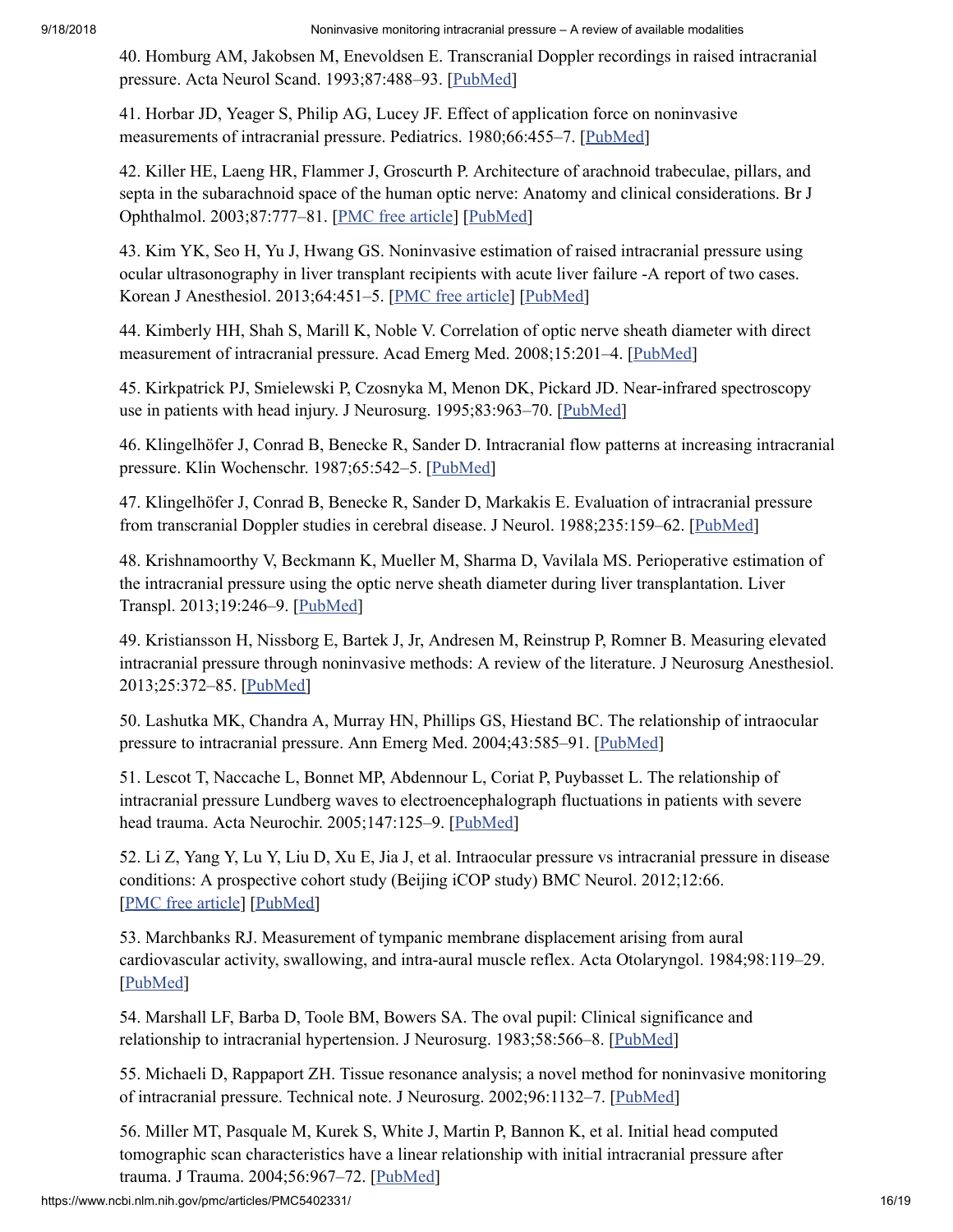<span id="page-17-0"></span>57. Mokri B. The Monro-Kellie hypothesis: Applications in CSF volume depletion. Neurology. 2001;56:1746–8. [[PubMed](https://www.ncbi.nlm.nih.gov/pubmed/11425944)]

<span id="page-17-14"></span>58. Moreno JA, Mesalles E, Gener J, Tomasa A, Ley A, Roca J, et al. Evaluating the outcome of severe head injury with transcranial Doppler ultrasonography. Neurosurg Focus. 2000;8:1–7. [[PubMed](https://www.ncbi.nlm.nih.gov/pubmed/16906703)]

<span id="page-17-11"></span>59. Murakami S, Gyo K, Goode RL. Effect of increased inner ear pressure on middle ear mechanics. Otolaryngol Head Neck Surg. 1998;118:703–8. [\[PubMed\]](https://www.ncbi.nlm.nih.gov/pubmed/9591878)

<span id="page-17-3"></span>60. Overweg-Plandsoen WCG. Anterior fontanelle pressure monitoring in infants [Ph.D. thesis]: Erasmus University Rotterdam. 1990

<span id="page-17-5"></span>61. Pitlyk PJ, Piantanida TP, Ploeger DW. Noninvasive intracranial pressure monitoring. Neurosurgery. 1985;17:581–4. [\[PubMed\]](https://www.ncbi.nlm.nih.gov/pubmed/4058693)

<span id="page-17-4"></span>62. Plandsoen WC, de Jong DA, Maas AI, Stroink H, Avezaat CJ. Fontanelle pressure monitoring in infants with the Rotterdam Teletransducer: A reliable technique. Med Prog Technol. 1987;13:21–7. [\[PubMed\]](https://www.ncbi.nlm.nih.gov/pubmed/3441241)

<span id="page-17-8"></span>63. Querfurth HW, Arms SW, Lichy CM, Irwin WT, Steiner T. Prediction of intracranial pressure from noninvasive transocular venous and arterial hemodynamic measurements: A pilot study. Neurocrit Care. 2004;1:183–94. [[PubMed](https://www.ncbi.nlm.nih.gov/pubmed/16174913)]

<span id="page-17-1"></span>64. Raboel PH, Bartek J, Jr, Andresen M, Bellander BM, Romner B. Intracranial Pressure Monitoring: Invasive versus Non-Invasive Methods-A Review. Crit Care Res Pract 2012. 2012:950393. [PMC free [article\]](https://www.ncbi.nlm.nih.gov/pmc/articles/PMC3376474/) [\[PubMed](https://www.ncbi.nlm.nih.gov/pubmed/22720148)]

<span id="page-17-16"></span>65. Ragauskas A, Matijosaitis V, Zakelis R, Petrikonis K, Rastenyte D, Piper I, et al. Clinical assessment of noninvasive intracranial pressure absolute value measurement method. Neurology. 2012;78:1684–91. [\[PubMed\]](https://www.ncbi.nlm.nih.gov/pubmed/22573638)

<span id="page-17-15"></span>66. Rainov N, Weise JB, Burkert W. Transcranial Doppler sonography in adult hydrocephalic patients. Neurosurg Rev. 2000;23:34–8. [[PubMed](https://www.ncbi.nlm.nih.gov/pubmed/10809485)]

<span id="page-17-7"></span>67. Rajajee V, Vanaman M, Fletcher JJ, Jacobs TL. Optic nerve ultrasound for the detection of raised intracranial pressure. Neurocrit Care. 2011;15:506–15. [[PubMed](https://www.ncbi.nlm.nih.gov/pubmed/21769456)]

<span id="page-17-6"></span>68. Raksin PB, Alperin N, Sivaramakrishnan A, Surapaneni S, Lichtor T. Noninvasive intracranial compliance and pressure based on dynamic magnetic resonance imaging of blood flow and cerebrospinal fluid flow: Review of principles, implementation, and other noninvasive approaches. Neurosurg Focus. 2003;14:e4. [\[PubMed\]](https://www.ncbi.nlm.nih.gov/pubmed/15679303)

<span id="page-17-9"></span>69. Reid A, Marchbanks R, Burge D, Martin A, Bateman D, Pickard J, et al. The relationship between intracranial pressure and tympanic membrane displacement. Br J Audiol. 1990;24:123–9. [[PubMed](https://www.ncbi.nlm.nih.gov/pubmed/2350622)]

<span id="page-17-13"></span>70. Rosenberg JB, Shiloh AL, Savel RH, Eisen LA. Non-invasive methods of estimating intracranial pressure. Neurocrit Care. 2011;15:599–608. [\[PubMed\]](https://www.ncbi.nlm.nih.gov/pubmed/21519957)

<span id="page-17-10"></span>71. Sajjadi SA, Harirchian MH, Sheikhbahaei N, Mohebbi MR, Malekmadani MH, Saberi H. The relation between intracranial and intraocular pressures: Study of 50 patients. Ann Neurol. 2006;59:867–70. [[PubMed](https://www.ncbi.nlm.nih.gov/pubmed/16634008)]

<span id="page-17-12"></span>72. Sakka L, Thalamy A, Giraudet F, Hassoun T, Avan P, Chazal J. Electrophysiological monitoring of cochlear function as a non-invasive method to assess intracranial pressure variations. Acta Neurochir Suppl. 2012;114:131–4. [[PubMed](https://www.ncbi.nlm.nih.gov/pubmed/22327678)]

<span id="page-17-2"></span>73. Salmon JH, Hajjar W, Bada HS. The fontogram: A noninvasive intracranial pressure monitor. Pediatrics. 1977;60:721-5. [\[PubMed\]](https://www.ncbi.nlm.nih.gov/pubmed/917635)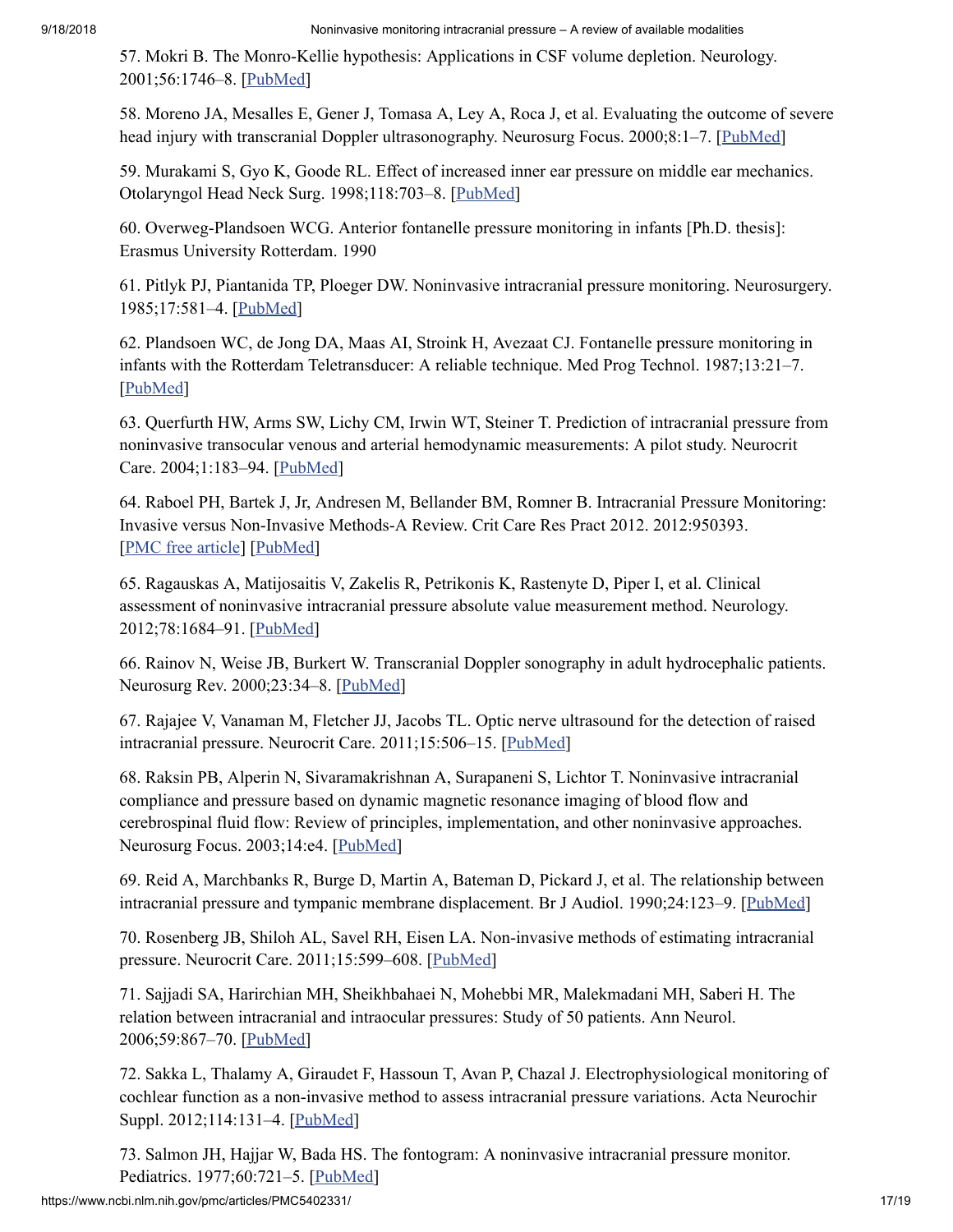<span id="page-18-6"></span>74. Samuel M, Burge DM, Marchbanks RJ. Tympanic membrane displacement testing in regular assessment of intracranial pressure in eight children with shunted hydrocephalus. J Neurosurg. 1998;88:983–95. [[PubMed](https://www.ncbi.nlm.nih.gov/pubmed/9609292)]

<span id="page-18-8"></span>75. Sheeran P, Bland J, Hall G. Intraocular pressure changes and alterations in intracranial pressure. Lancet. 2000;355:899. [\[PubMed\]](https://www.ncbi.nlm.nih.gov/pubmed/10752710)

<span id="page-18-0"></span>76. Smith M. Monitoring intracranial pressure in traumatic brain injury. Anesth Analg. 2008;106:240– 8. [\[PubMed](https://www.ncbi.nlm.nih.gov/pubmed/18165584)]

<span id="page-18-2"></span>77. Soldatos T, Chatzimichail K, Papathanasiou M, Gouliamos A. Optic nerve sonography: A new window for the non-invasive evaluation of intracranial pressure in brain injury. Emerg Med J. 2009;26:630–4. [\[PubMed\]](https://www.ncbi.nlm.nih.gov/pubmed/19700575)

<span id="page-18-3"></span>78. Soldatos T, Karakitsos D, Chatzimichail K, Papathanasiou M, Gouliamos A, Karabinis A. Optic nerve sonography in the diagnostic evaluation of adult brain injury. Crit Care. 2008;12:R67. [PMC free [article\]](https://www.ncbi.nlm.nih.gov/pmc/articles/PMC2481450/) [\[PubMed](https://www.ncbi.nlm.nih.gov/pubmed/18477382)]

<span id="page-18-7"></span>79. Stettin E, Paulat K, Schulz C, Kunz U, Mauer UM. Noninvasive intracranial pressure measurement using infrasonic emissions from the tympanic membrane. J Clin Monit Comput. 2011;25:203–10. [\[PubMed\]](https://www.ncbi.nlm.nih.gov/pubmed/21861195)

<span id="page-18-5"></span>80. Strumwasser A, Kwan RO, Yeung L, Miraflor E, Ereso A, Castro-Moure F, et al. Sonographic optic nerve sheath diameter as an estimate of intracranial pressure in adult trauma. J Surg Res. 2011;170:265–71. [[PubMed](https://www.ncbi.nlm.nih.gov/pubmed/21550065)]

<span id="page-18-4"></span>81. Tayal VS, Neulander M, Norton HJ, Foster T, Saunders T, Blaivas M. Emergency department sonographic measurement of optic nerve sheath diameter to detect findings of increased intracranial pressure in adult head injury patients. Ann Emerg Med. 2007;49:508–14. [[PubMed](https://www.ncbi.nlm.nih.gov/pubmed/16997419)]

<span id="page-18-15"></span>82. Taylor WR, Chen JW, Meltzer H, Gennarelli TA, Kelbch C, Knowlton S, et al. Quantitative pupillometry, a new technology: Normative data and preliminary observations in patients with acute head injury. Technical note. J Neurosurg. 2003;98:205–13. [\[PubMed\]](https://www.ncbi.nlm.nih.gov/pubmed/12546375)

<span id="page-18-9"></span>83. Chunyu T, XP, Li N, Qin L, Tian Z. The Correlation between Intracranial Pressure and Intraocular Pressure after Brain Surgery. Int J Ophthalmol Eye Res. 2014;2:54–8.

<span id="page-18-1"></span>84. Vidyasagar D, Raju TN. A simple noninvasive technique of measuring intracranial pressure in the newborn. Pediatrics. 1977;59:957-61. [\[PubMed\]](https://www.ncbi.nlm.nih.gov/pubmed/577305)

<span id="page-18-10"></span>85. Voss SE, Adegoke MF, Horton NJ, Sheth KN, Rosand J, Shera CA. Posture systematically alters ear-canal reflectance and DPOAE properties. Hear Res. 2010;263:43-51. [PMC free [article](https://www.ncbi.nlm.nih.gov/pmc/articles/PMC3179977/)] [\[PubMed\]](https://www.ncbi.nlm.nih.gov/pubmed/20227475)

<span id="page-18-11"></span>86. Voss SE, Horton NJ, Tabucchi TH, Folowosele FO, Shera CA. Posture-induced changes in distortion-product otoacoustic emissions and the potential for noninvasive monitoring of changes in intracranial pressure. Neurocrit Care. 2006;4:251–7. [\[PubMed\]](https://www.ncbi.nlm.nih.gov/pubmed/16757834)

<span id="page-18-13"></span>87. Voulgaris SG, Partheni M, Kaliora H, Haftouras N, Pessach IS, Polyzoidis KS. Early cerebral monitoring using the transcranial Doppler pulsatility index in patients with severe brain trauma. Med Sci Monit. 2005;11:CR49–52. [\[PubMed](https://www.ncbi.nlm.nih.gov/pubmed/15668630)]

<span id="page-18-14"></span>88. Wagner BP, Pfenninger J. Dynamic cerebral autoregulatory response to blood pressure rise measured by near-infrared spectroscopy and intracranial pressure. Crit Care Med. 2002;30:2014–21. [\[PubMed\]](https://www.ncbi.nlm.nih.gov/pubmed/12352034)

<span id="page-18-12"></span>89. Wakerley B, Yohana K, Luen Teoh H, Tan CW, Chan BP, Sharma VK. Non-invasive intracranial pressure monitoring with transcranial Doppler in a patient with progressive cerebral venous sinus